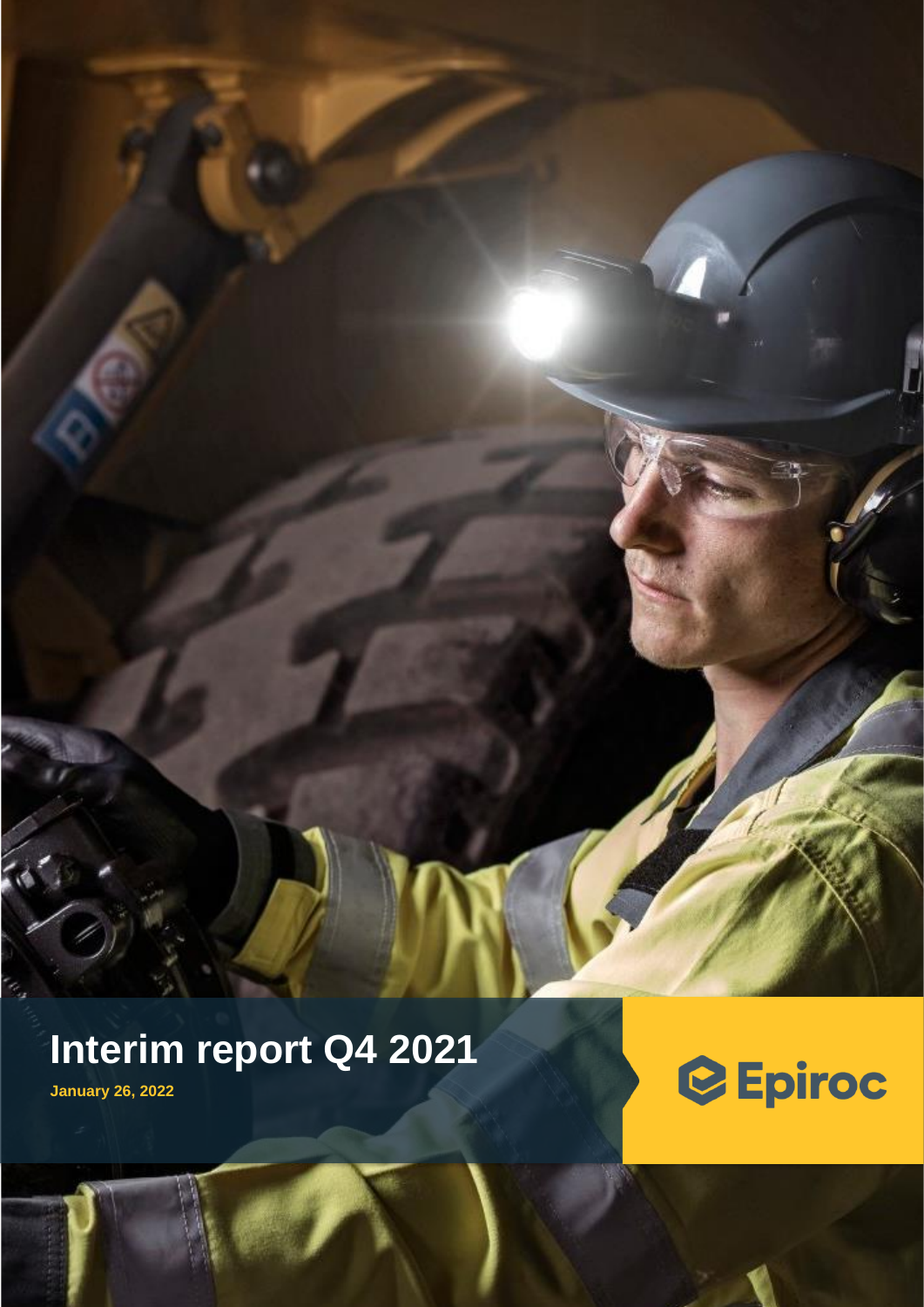



### **Table of Contents**

Cover: The Reman Program is a true circular offering. Instead of buying a new component, the customer returns a used component to Epiroc, in exchange for a remanufactured component.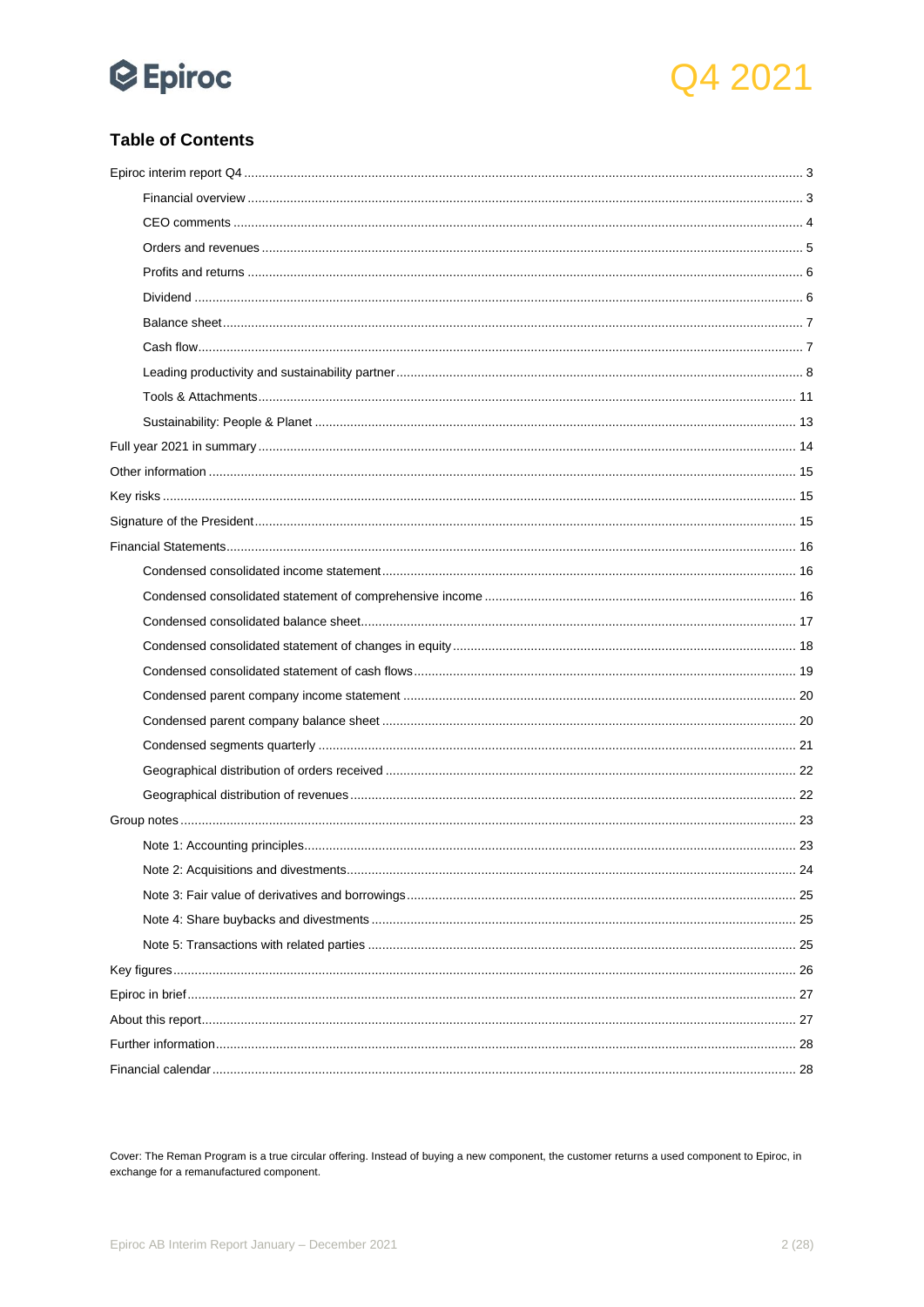

### <span id="page-2-0"></span>**Epiroc interim report Q4**

- Orders received increased 25% to MSEK 11 643 (9 329), organic increase of 19%.
- Revenues increased 14% to MSEK 11 173 (9 806), organic increase of 9%.
- Operating profit increased 17% to MSEK 2 594 (2 212), including items affecting comparability of MSEK 40 (-67).\*
- Operating margin improved to 23.2% (22.6) and the adjusted operating margin was 22.9% (23.2).
- Basic earnings per share were SEK 1.70 (1.35).
- Operating cash flow was MSEK 2 415 (2 156).
- Acquisitions of Mobilaris MCE, a provider of advanced situational awareness solutions, and FVT Research, a specialist in mining vehicle battery conversions.\*\*
- The Board proposes a dividend of SEK 3.00 (2.50) per share to be paid in two equal installments.

#### <span id="page-2-1"></span>**Financial overview**

|                                          | 2021    | 2020    |     | 2021    | 2020    |      |
|------------------------------------------|---------|---------|-----|---------|---------|------|
| <b>MSEK</b>                              | Q4      | Q4      | Δ,% | FY      | FY      | Δ,%  |
| Orders received                          | 11 643  | 9 3 2 9 | 25  | 45 648  | 36 579  | 25   |
| Revenues                                 | 11 173  | 9806    | 14  | 39 645  | 36 122  | 10   |
| Operating profit                         | 2 5 9 4 | 2 2 1 2 | 17  | 8995    | 7 3 8 2 | 22   |
| Operating margin, %                      | 23.2    | 22.6    |     | 22.7    | 20.4    |      |
| Profit before tax                        | 2 5 6 7 | 2090    | 23  | 8964    | 7 0 8 7 | 26   |
| Profit margin, %                         | 23.0    | 21.3    |     | 22.6    | 19.6    |      |
| Profit for the period                    | 2 0 5 7 | 1637    | 26  | 7 0 6 9 | 5410    | 31   |
| Operating cash flow                      | 2415    | 2 1 5 6 | 12  | 6867    | 7 0 0 6 | $-2$ |
| Basic earnings per share, SEK            | 1.70    | 1.35    | 26  | 5.85    | 4.48    | 31   |
| Diluted earnings per share, SEK          | 1.70    | 1.35    | 26  | 5.84    | 4.48    | 30   |
| Return on capital employed, %, 12 months |         |         |     | 26.1    | 21.7    |      |
| Net debt/EBITDA, ratio                   |         |         |     | $-0.12$ | $-0.45$ |      |

\* Information on items affecting comparability, see page 6.

\*\* See more information on page 24.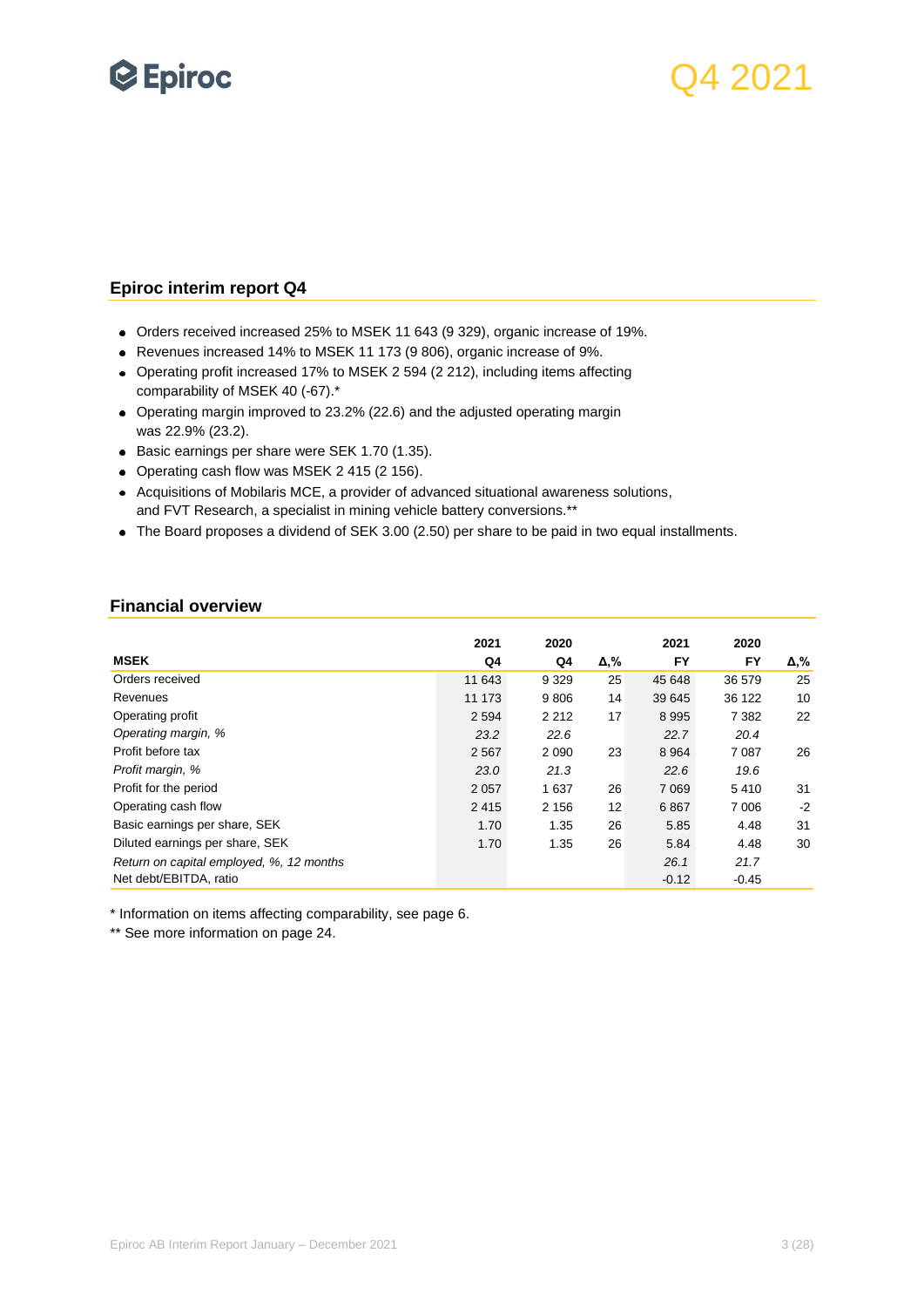## Q4 2021

### <span id="page-3-0"></span>**CEO comments**

#### **A successful year**

2021 was another exciting year with both achievements and challenges. High customer activity in combination with increased investment willingness led to record-high orders received of MSEK 45 648. Revenues increased and both operating profit and margin reached new records, despite challenges with the Covid-19 pandemic and in the supply chain. We completed eight acquisitions, launched groundbreaking innovations, and made good progress in the sustainability area.

#### **A strong end to 2021**

The demand remained strong and orders received increased 25% to MSEK 11 643 in the quarter. This corresponds to 19% organic growth compared to the previous year. Acquisitions contributed with 4%. The aftermarket performed strongly with an organic growth of 19% in Service and 16% in Tools & Attachments. I am convinced that our local presence with skilled service technicians and aftermarket support functions contribute to this development. Equipment also grew strongly with orders received increasing 20% organically.

Sequentially, i.e. compared to the previous quarter, orders received decreased 5% organically, compared to the record-high Q3. In the near term, we expect that demand, both for equipment and aftermarket, will remain at a high level.

#### **Record high revenues and profit**

Revenues increased 9% organically to record high MSEK 11 173. Our reported operating profit increased 17% to MSEK 2 594. The adjusted operating margin was 22.9%. It was supported by currency, but diluted by acquisitions. The constraints in the supply-chain increased.

The operating cash flow increased to MSEK 2 415 (2 156). We had positive cash flow from working capital, despite the strong growth.

#### **Ambitious climate targets validated**

We are driving the industry's transition towards reduced climate impact, not least with our growing offering of battery-electric equipment. Our ambitious climate targets, including our commitment to halve our CO<sup>2</sup> emissions from the use of our equipment by 2030, were validated by Science Based Targets initiative (SBTi). This means that our industryleading position within sustainability has been reinforced.

#### **Achieving great things together**

With the Covid-19 pandemic still holding the world in a tight grip, our main priority is, as always, safety, while supporting our customers' operations. We are monitoring the development continuously and taking actions where and if needed.

2021 was indeed a record year. We have shown that we can adapt quickly to changes and that we always are ready to walk that extra mile to support our customers. I am proud to lead this fantastic company. We dare to think new, and as a team, and in collaboration with our customers and business partners, we achieve great things together. I am looking forward to further achievements in 2022.



**Helena Hedblom** President and CEO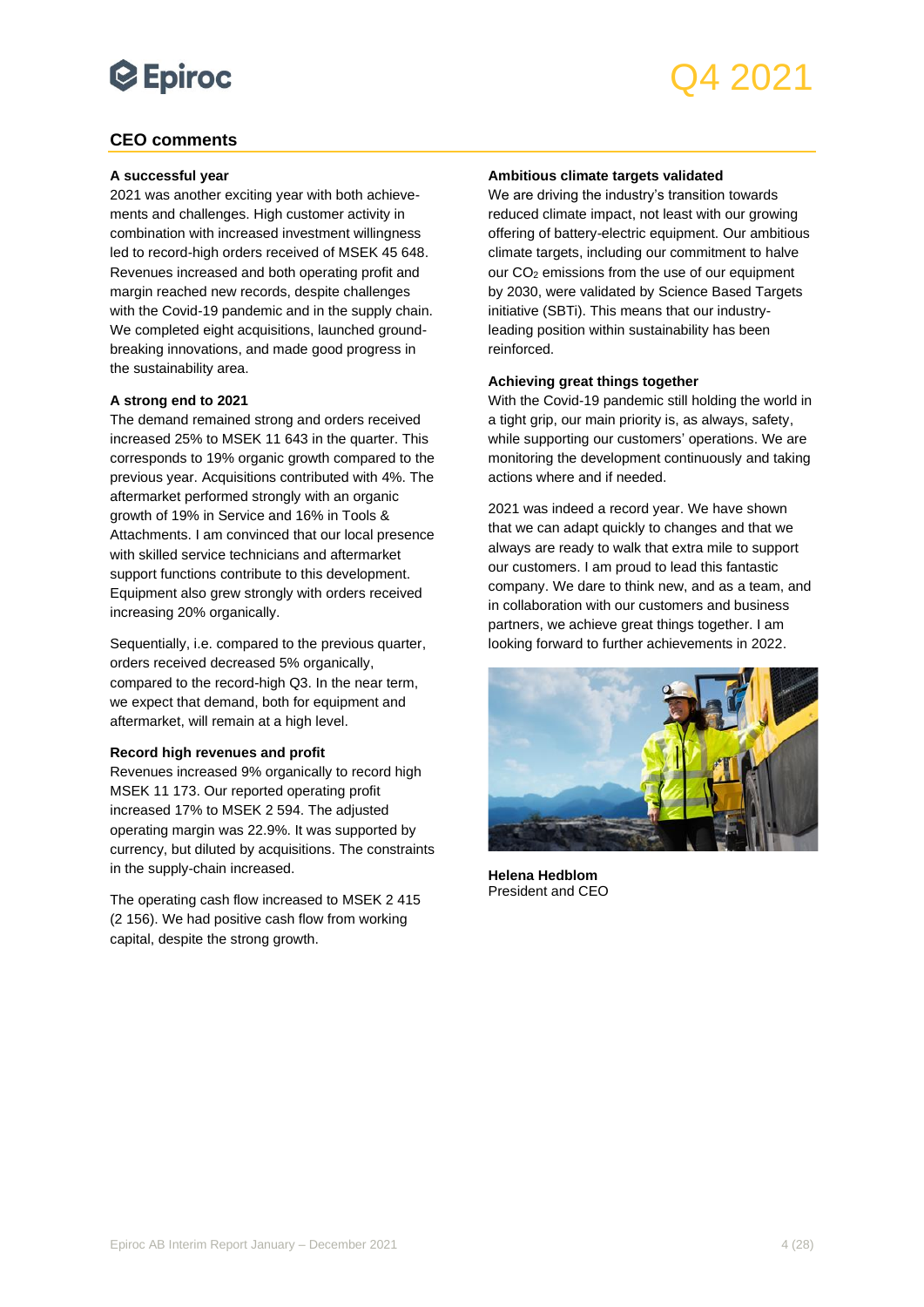

### <span id="page-4-0"></span>**Orders and revenues**



#### **Financial overview**

|                     | 2021    | 2020    |     |
|---------------------|---------|---------|-----|
| <b>MSEK</b>         | Q4      | Q4      | Δ,% |
| Orders received     | 11 643  | 9 3 2 9 | 25  |
| Revenues            | 11 173  | 9806    | 14  |
| Operating profit    | 2 5 9 4 | 2212    | 17  |
| Operating margin, % | 23.2    | 22.6    |     |

#### **Orders received**

Orders received increased 25% to MSEK 11 643 (9 329), corresponding to an organic growth of 19%. Acquisitions contributed with 4%. All businesses grew by double digits.

Compared to the previous year, orders received in local currency increased in all regions. North America achieved the highest growth rate.

Mining customers represented 76% (75) of orders received in the quarter and infrastructure customers 24% (25).

Sequentially, orders received decreased 5% organically.

#### **Revenues**

Revenues increased 14% to MSEK 11 173 (9 806), corresponding to an organic growth of 9%. Acquisitions impacted revenues positively with 3%. The book to bill ratio was 104% (95), which is a result of longer lead times from orders to delivery (i.e. invoicing), partly due to scheduled delivery plans for large orders.

The aftermarket represented 66% (65) of revenues in the quarter.

| <b>Sales Bridge</b> | Orders received              | <b>Revenues</b>    |
|---------------------|------------------------------|--------------------|
|                     | $MSEK1\Delta$ <sub>1</sub> % | $MSEK, \Delta, \%$ |
| Q4 2020             | 9 3 2 9                      | 9806               |
| Organic             | 19                           | 9                  |
| Currency            | 2                            | 2                  |
| Structure/other     | 4                            | 3                  |
| Total               | 25                           | 14                 |
| Q4 2021             | 11 643                       | 11 173             |





#### **Revenues by business type**

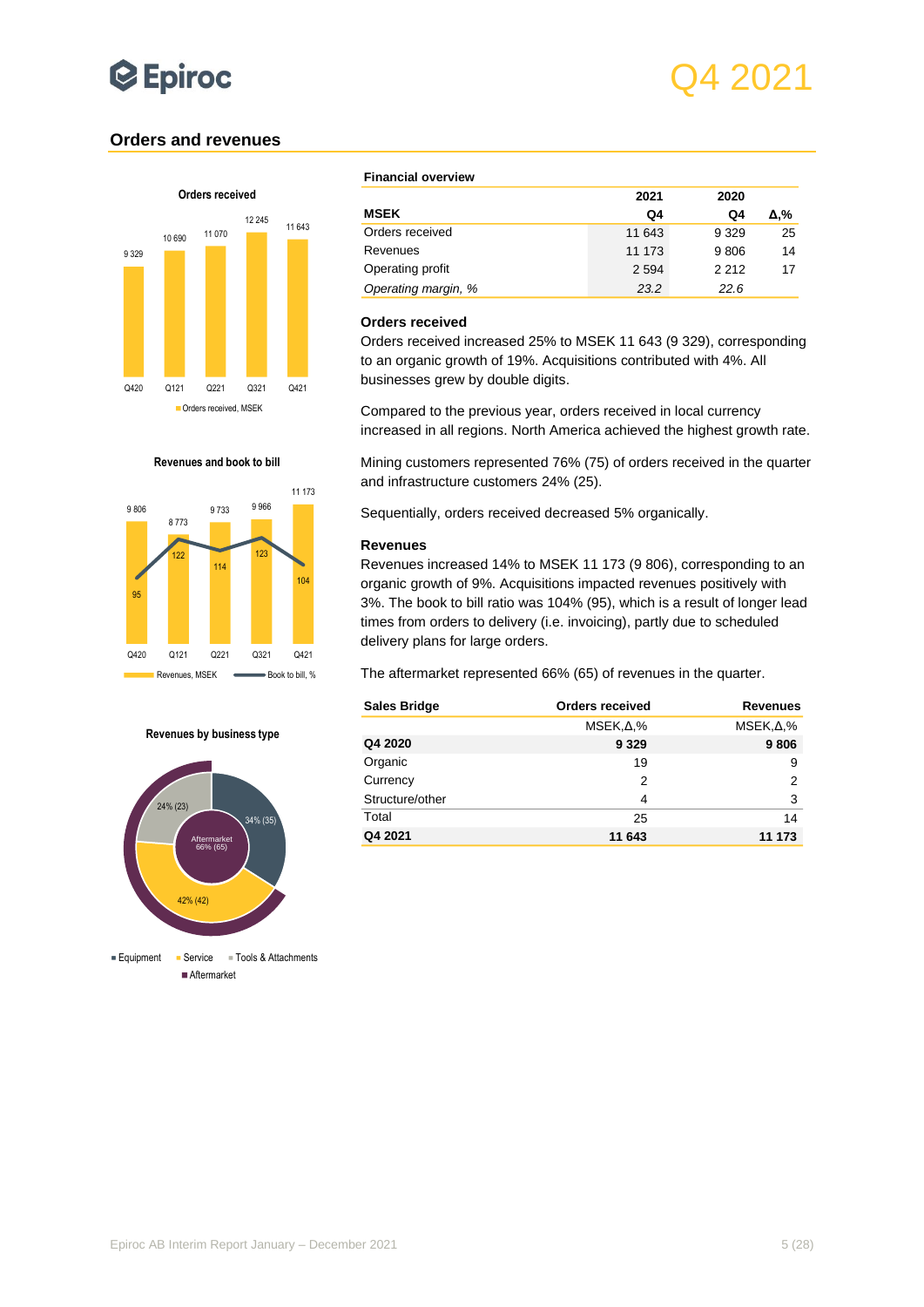

### <span id="page-5-0"></span>**Profits and returns**

#### **Operating profit and margin**



**Capital employed and return on capital employed**



| <b>Profit bridge</b> | <b>Operating profit</b> |                      |
|----------------------|-------------------------|----------------------|
|                      | $MSEK1\Delta$           | Margin, $\Delta$ ,pp |
| Q4 2020              | 2 2 1 2                 | 22.6                 |
| Organic              | 206                     | 0.1                  |
| Currency             | 83                      | 0.3                  |
| Structure/other*     | 93                      | 0.2                  |
| Total                | 382                     | 0.6                  |
| Q4 2021              | 2 5 9 4                 | 23.2                 |

*\* Includes operating profit/loss from acquisitions and divestments, one-time items and items affecting comparability (incl. change in provision for share-based long-term incentive programs).*

Operating profit increased 17% to MSEK 2 594 (2 212), including items affecting comparability of MSEK 40 (-67). These include a positive revaluation effect of the shares held prior to the acquisition of the remaining shares of Mobilaris MCE of MSEK 167 and a change in provision for the share-based long-term incentive programs of MSEK -127 (-52). The previous year included restructuring costs of MSEK -15. The operating profit was positively impacted by increased volumes and currency and the operating margin increased to 23.2% (22.6). The adjusted operating margin, i.e. excluding items affecting comparability, was 22.9% (23.2). It was supported by currency, but diluted by acquisitions. The constraints in the supply-chain increased.

Net financial items amounted to MSEK -27 (-122). The net interest was MSEK -25 (-29).

Profit before tax was MSEK 2 567 (2 090). Income tax expense amounted to MSEK -510 (-453), corresponding to an effective tax rate of 19.9% (21.7). Some one-time effects as well as lower tax rates in some countries (e.g. Sweden) explain the decrease.

Profit for the period totaled MSEK 2 057 (1 637). Basic earnings per share were SEK 1.70 (1.35).

Return on capital employed, 12 months, was 26.1% (21.7), and the return on equity was 29.5% (22.7).

### <span id="page-5-1"></span>**Dividend**

#### **Dividend and payout ratio**



#### **Dividend**

The Board of Directors proposes to the Annual General Meeting a dividend to shareholders of SEK 3.00 (2.50) per share, equal to MSEK 3 619 (3 016). The dividend is proposed to be paid in two equal installments with record dates April 27 and October 24, 2022.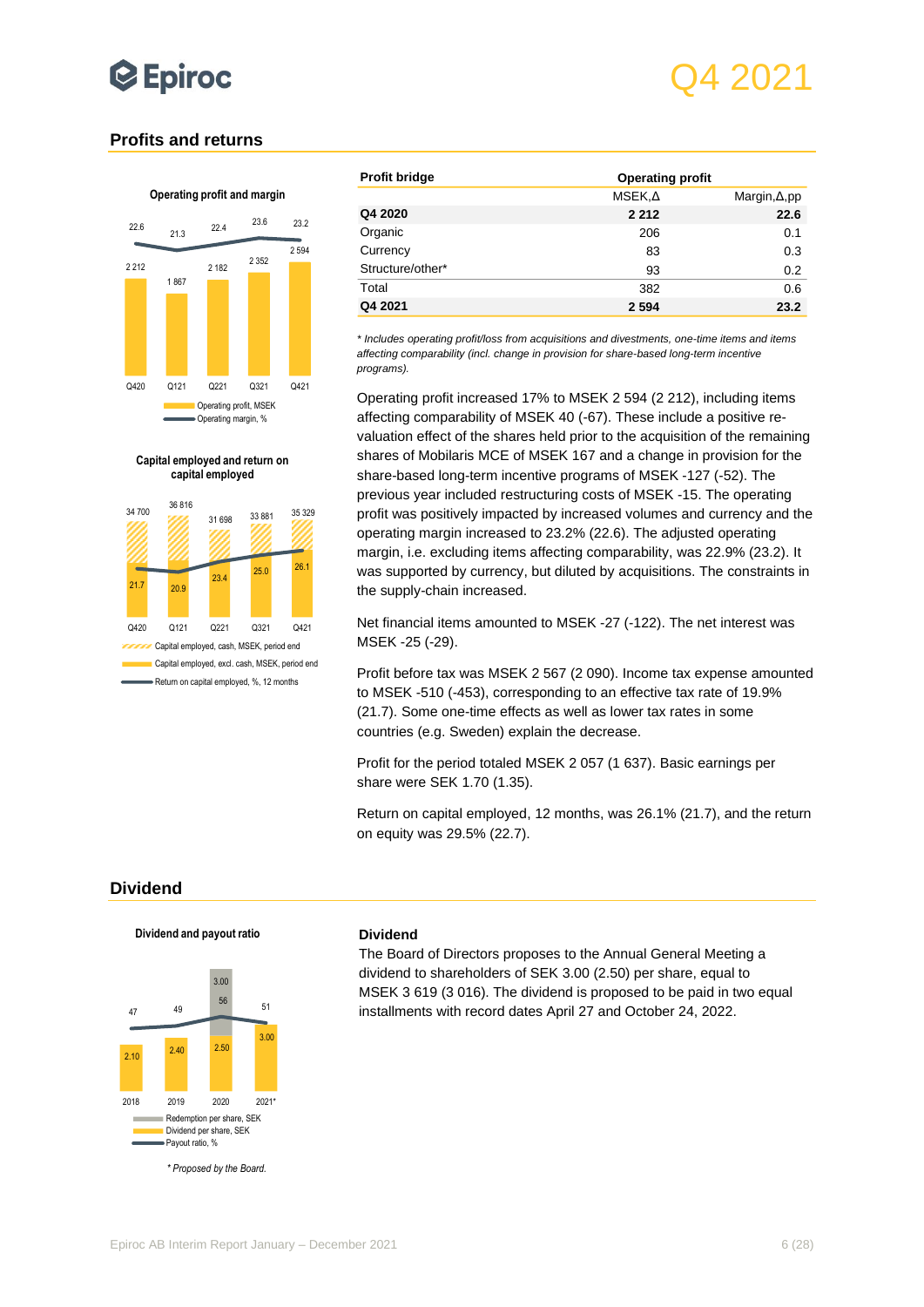

### <span id="page-6-0"></span>**Balance sheet**



#### **Net working capital**

Compared to the previous year, net working capital increased 15% to MSEK 12 186 (10 571). Excluding the effect of acquisitions and currency, the net working capital increased 6%. The average net working capital in relation to revenues in the last 12 months, improved to 29.0% (33.8).



#### **Net cash / net debt**

The Group's net cash position amounted to MSEK 1 304 (4 137). In the quarter, a loan of MEUR 100 was repaid.

The net debt/EBITDA ratio was -0.12 (-0.45).

### <span id="page-6-1"></span>**Cash flow**



#### **Operating cash flow**

Operating cash flow increased to MSEK 2 415 (2 156). It was positively impacted by higher operating profit and lower net financial items paid. Cash flow from change in working capital was MSEK 247 (687).

#### **Acquisitions and divestments**

Net cash flow from acquisitions and divestments was MSEK -578 (-1).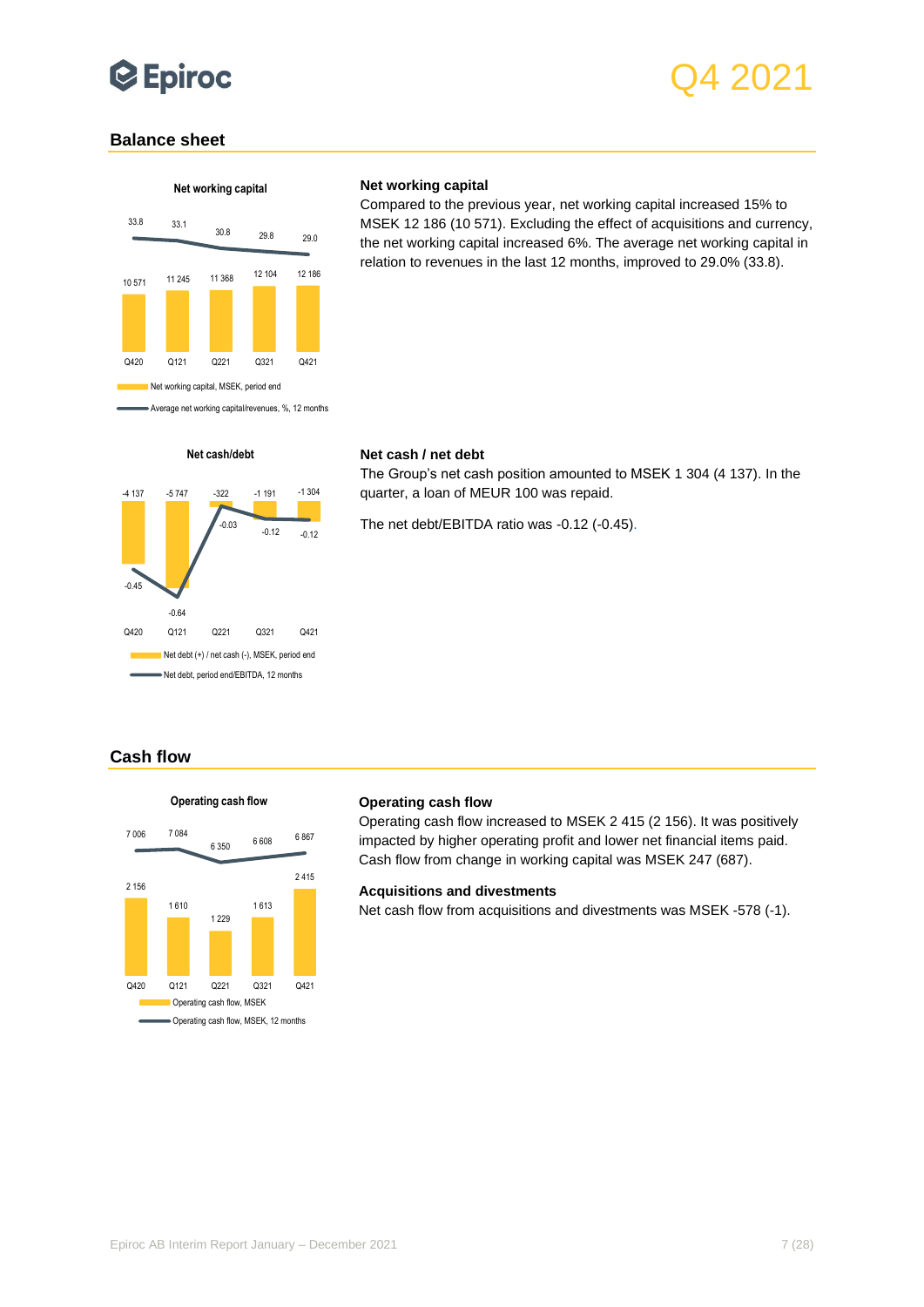## **Epiroc**

## <span id="page-7-0"></span>**Leading productivity and sustainability partner**

Innovations, acquisitions and partnerships strengthen Epiroc's position as a leading global productivity and sustainability partner. Below are some highlights from the quarter:



#### **Acquisitions – creating options for the future**

Epiroc completed two acquisitions during the fourth quarter. See more details on page 24.

- **FVT Research** converts diesel-powered mining machines to battery-electric vehicles. The company has approximately MSEK 27 in annual revenues.
- **Mobilaris MCE AB** provides advanced situational awareness solutions that increase safety and optimize operations in mining and civil engineering, particularly underground. The company has approximately MSEK 60 in annual revenues. Epiroc previously held 34% of the shares and has acquired the remaining shares.



The Reman Program is a true circular offering. Instead of buying a new component, the customer returns a used component to Epiroc, in exchange for a remanufactured component. It is a lower cost option, while maintaining the highest availability and reliability.



#### **Innovation – Charging products**

To support customers in the transition towards battery-electric equipment, Epiroc has added a wide range of flexible charging products, such as lifting tools, to its offering. The range encompasses several different models, both fixed and mobile, to ensure that battery-electric equipment can be charged at any given time or place. If connected, the customer can also monitor their charging remotely through a cloud service.



#### **Partnership – Automated mixed-fleet underground**

Epiroc and its customer Newcrest have successfully implemented the first semi-autonomous integrated production level in Newcrest's Cadia mine in Australia. While semi-autonomous production levels can be seen at many operations across the world, this partnership is taking it one step further as equipment from other suppliers is automated as well. This leads to a safer production level and higher productivity.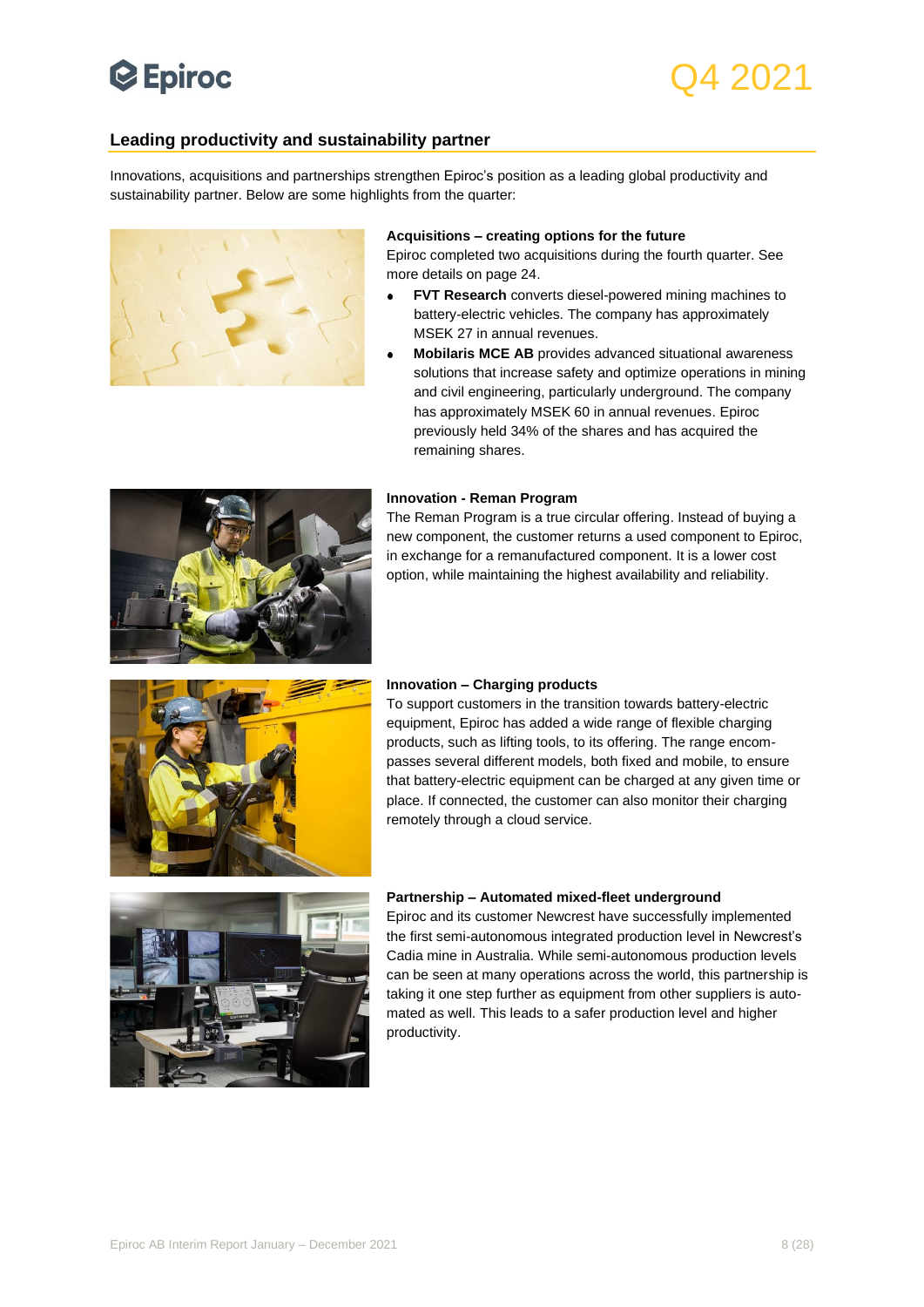## **Equipment & Service**

*Equipment & Service provides rock drilling equipment, equipment for mechanical rock excavation, rock reinforcement, loading and haulage, ventilation systems, drilling equipment for exploration, water and energy, as well as related spare parts and service for the mining and infrastructure industries.*



## **Financial overview**

|                     | 2021    | 2020 |     |
|---------------------|---------|------|-----|
| <b>MSEK</b>         | Q4      | Q4   | Δ.% |
| Orders received     | 8799    | 6954 | 27  |
| Revenues            | 8 500   | 7455 | 14  |
| Operating profit    | 2 3 2 3 | 1966 | 18  |
| Operating margin, % | 27.3    | 26.4 |     |

#### **Orders received**

Orders received increased by 27% to MSEK 8 799 (6 954), corresponding to an organic growth of 20%. Acquisitions contributed with 4%.

Compared to the previous year, orders received in local currency increased in all regions. North America achieved the highest growth rate.

For equipment, orders received increased 28% to MSEK 3 812 (2 967), corresponding to an organic growth of 20%. A strong underlying demand contributed to the growth. The order intake increased both for underground and surface equipment. The share of orders from equipment was 43% (43).

For service, orders received increased 25% to MSEK 4 987 (3 987), corresponding to 19% organic growth. The growth was supported by a combination of a high customer activity and orders for midlife services. The share of orders from service was 57% (57).

Sequentially, orders received decreased 7% organically for the segment, compared to a strong third quarter.

#### **Revenues**

Revenues increased 14% to MSEK 8 500 (7 455), corresponding to an organic growth of 9%. Acquisitions contributed with 3%. The revenues for service increased 11% organically and for equipment the revenues increased 7% organically. The share of revenues from service was 55% (54). The book to bill ratio was 104% (93).



7 187 7 242

**Revenues and book to bill**

8 500

7 455

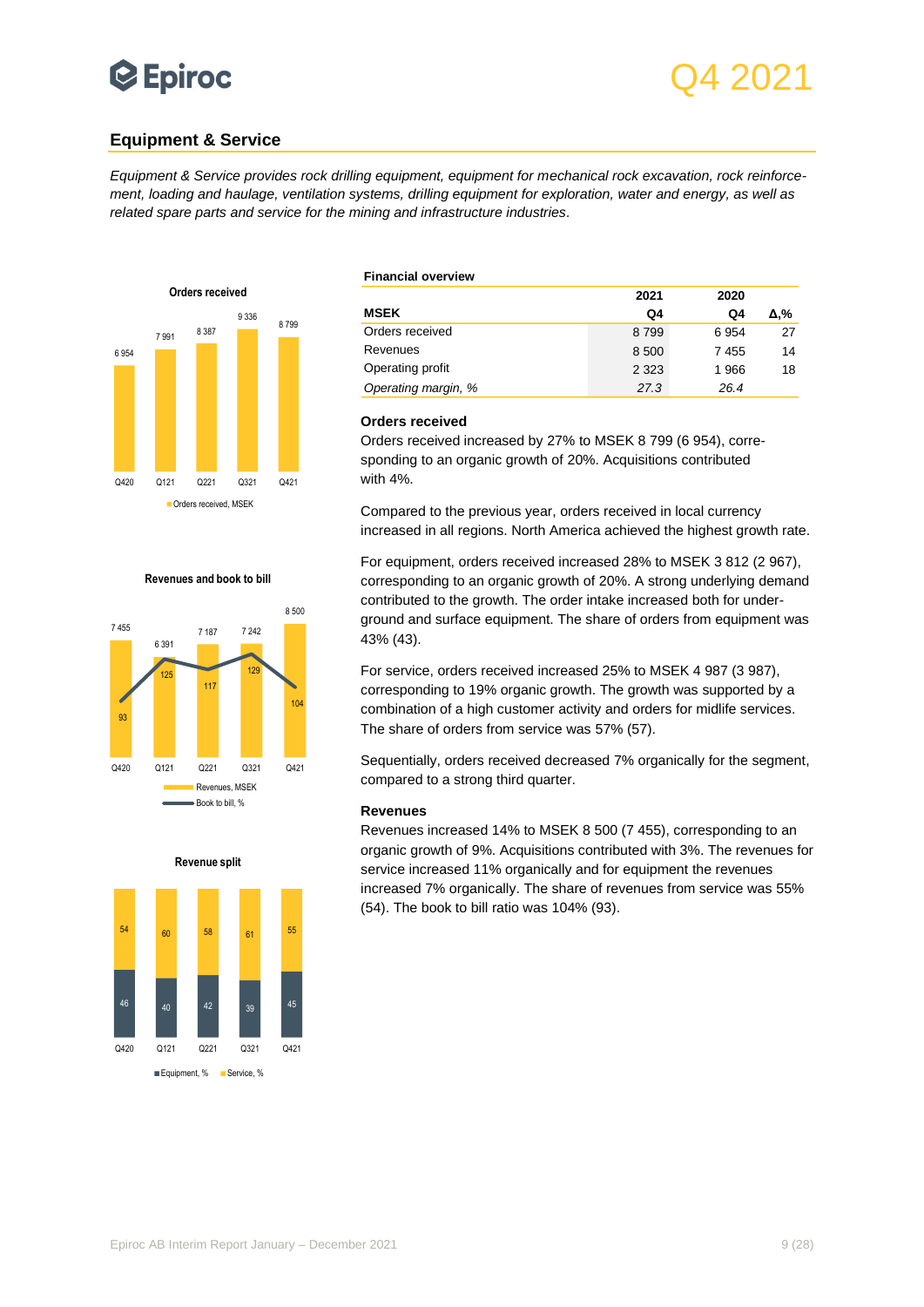## Q4 2021

### **Equipment & Service**

|                     | <b>Equipment &amp; Service</b> |                  | <b>Equipment</b>       |                  | <b>Service</b>         |                  |
|---------------------|--------------------------------|------------------|------------------------|------------------|------------------------|------------------|
| <b>Sales Bridge</b> | Orders received                | <b>Revenues</b>  | <b>Orders received</b> | <b>Revenues</b>  | <b>Orders received</b> | <b>Revenues</b>  |
|                     | $MSEK1\Delta$ ,%               | $MSEK.\Delta.\%$ | $MSEK1, \Delta, \%$    | $MSEK1\Delta$ ,% | $MSEK1\Delta$ ,%       | $MSEK1\Delta$ ,% |
| Q4 2020             | 6954                           | 7455             | 2967                   | 3 4 0 7          | 3987                   | 4 0 4 8          |
| Organic             | 20                             | 9                | 20                     |                  | 19                     | 11               |
| Currency            | 3                              | 2                | 4                      |                  | 2                      | 3                |
| Structure/other     | 4                              | 3                | 4                      | 3                | 4                      | 2                |
| Total               | 27                             | 14               | 28                     | 11               | 25                     | 16               |
| Q4 2021             | 8799                           | 8 500            | 3812                   | 3791             | 4987                   | 4709             |

#### **Operating profit and margin**



#### **Operating profit and margin**

Operating profit increased 18% to MSEK 2 323 (1 966). It was impacted by a positive revaluation effect of the shares held prior to the acquisition of the remaining shares of Mobilaris MCE of MSEK 167, increased volumes and currency, while acquisitions had a negative impact. The operating margin was 27.3% (26.4). The adjusted operating margin decreased to 25.4% (26.4), diluted by acquisitions.

| <b>Profit bridge</b> | <b>Operating profit</b> |                      |
|----------------------|-------------------------|----------------------|
|                      | $MSEK1\Delta$           | Margin, $\Delta$ ,pp |
| Q4 2020              | 1966                    | 26.4                 |
| Organic              | 188                     | 0.0                  |
| Currency             | 28                      | $-0.1$               |
| Structure/other      | 141                     | 1.0                  |
| Total                | 357                     | 0.9                  |
| Q4 2021              | 2 3 2 3                 | 27.3                 |

#### **Acquisitions**

In the quarter, the acquisitions of FVT Research and remaining 66% of Mobilaris MCE were completed. See more details on pages 8 and 24.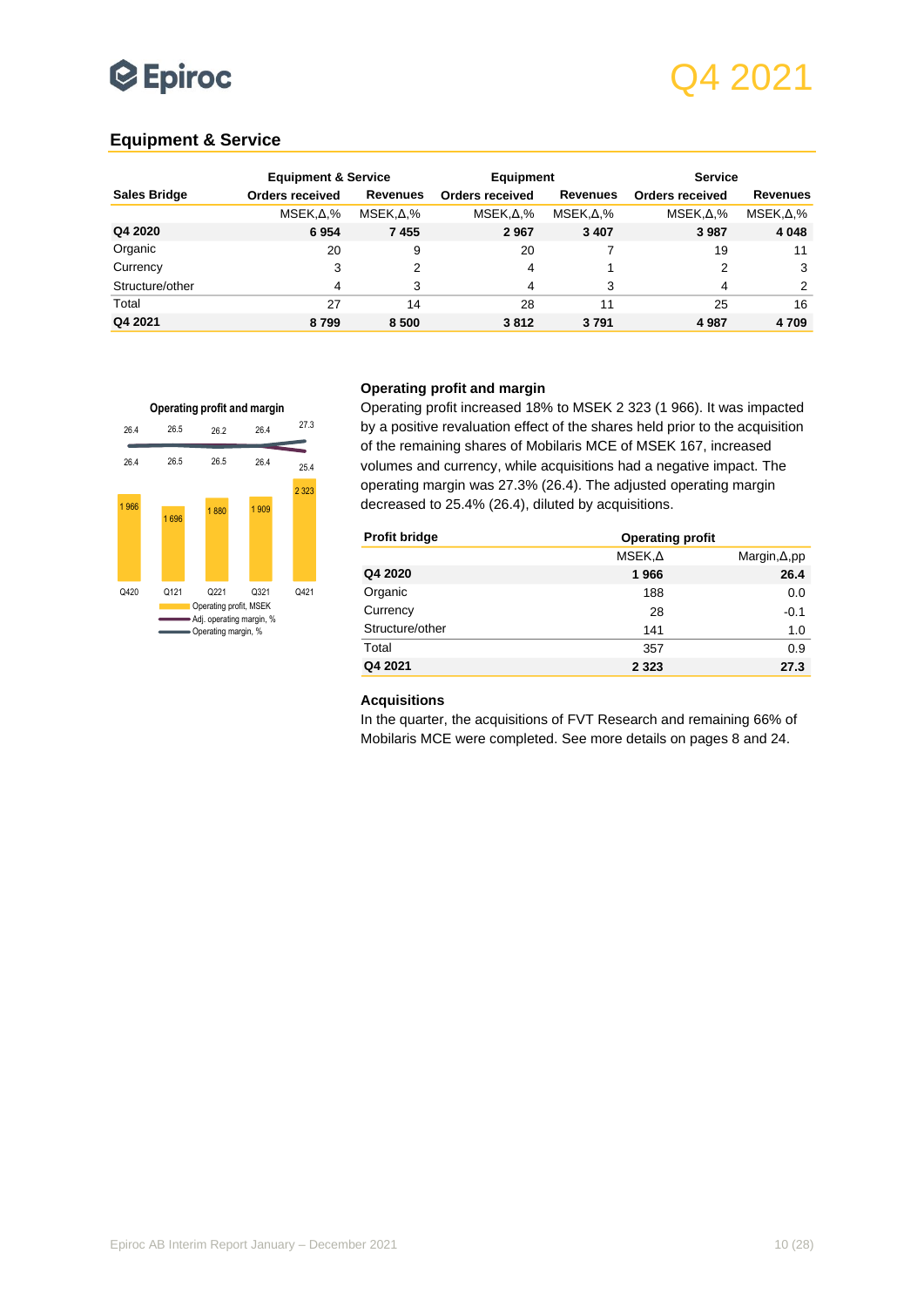

### <span id="page-10-0"></span>**Tools & Attachments**

*Tools & Attachments provides rock drilling tools and hydraulic attachments that are attached to machines used mainly for drilling, deconstruction and recycling as well as rock excavation. It also provides related service and spare parts and serves the mining and infrastructure industries.*



#### **Corders received, MSEK**



#### **Financial overview**

|                     | 2021 | 2020    |     |
|---------------------|------|---------|-----|
| <b>MSEK</b>         | Q4   | Q4      | Δ,% |
| Orders received     | 2807 | 2 3 3 7 | 20  |
| Revenues            | 2644 | 2 2 8 8 | 16  |
| Operating profit    | 480  | 363     | 32  |
| Operating margin, % | 18.2 | 15.9    |     |

#### **Orders received**

Orders received increased 20% to MSEK 2 807 (2 337), corresponding to an organic increase of 16%. Acquisitions contributed with 3%. Orders received increased both for hydraulic attachments and for rock drilling tools.

Compared to the previous year, orders received in local currency grew by double digits in all regions. Asia/Australia achieved the highest growth rate.

Sequentially, orders received decreased 2% organically.

#### **Revenues**

Revenues increased 16% to MSEK 2 644 (2 288), corresponding to an organic increase of 8%. Acquisitions contributed positively with 5%. The book to bill ratio was 106% (102).

| <b>Sales Bridge</b> | <b>Orders received</b>       | <b>Revenues</b>    |
|---------------------|------------------------------|--------------------|
|                     | $MSEK1\Delta$ <sub>1</sub> % | $MSEK, \Delta, \%$ |
| Q4 2020             | 2 3 3 7                      | 2 2 8 8            |
| Organic             | 16                           | 8                  |
| Currency            |                              | 3                  |
| Structure/other     | 3                            | 5                  |
| Total               | 20                           | 16                 |
| Q4 2021             | 2807                         | 2644               |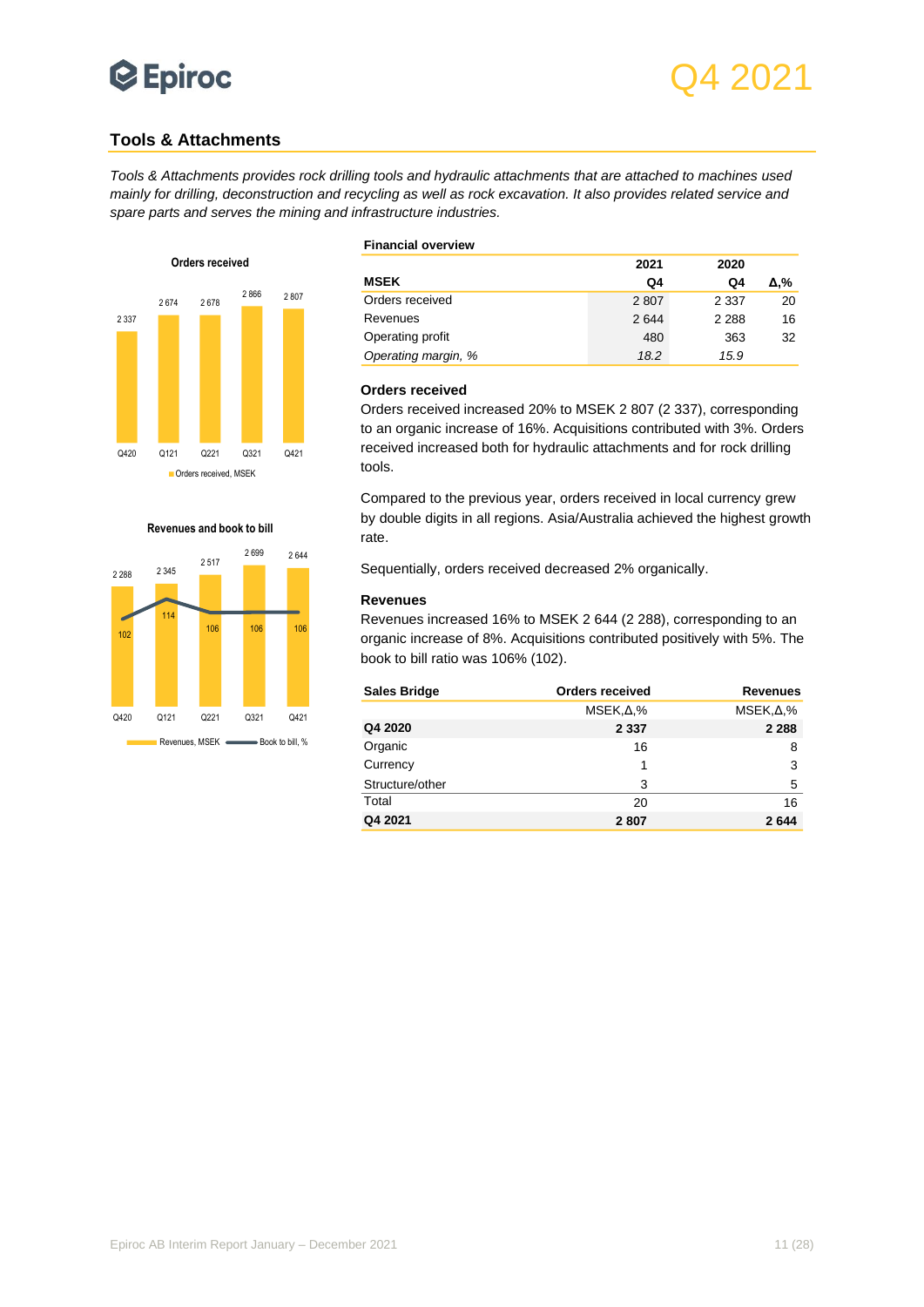

### **Tools & Attachments**



#### **Operating profit and margin**

Operating profit increased 32% to MSEK 480 (363). The fourth quarter 2020 included restructuring costs of MSEK -15. The operating profit was supported by increased volumes, currency, and acquisitions. The operating margin improved to 18.2% (15.9), supported by currency and volume growth. The adjusted operating margin improved to 18.2% (16.5).

| <b>Profit bridge</b> | <b>Operating profit</b> |                      |
|----------------------|-------------------------|----------------------|
|                      | MSEK, A                 | Margin, $\Delta$ ,pp |
| Q4 2020              | 363                     | 15.9                 |
| Organic              | 38                      | 0.3                  |
| Currency             | 48                      | 1.5                  |
| Structure/other      | 31                      | 0.5                  |
| Total                | 117                     | 2.3                  |
| Q4 2021              | 480                     | 18.2                 |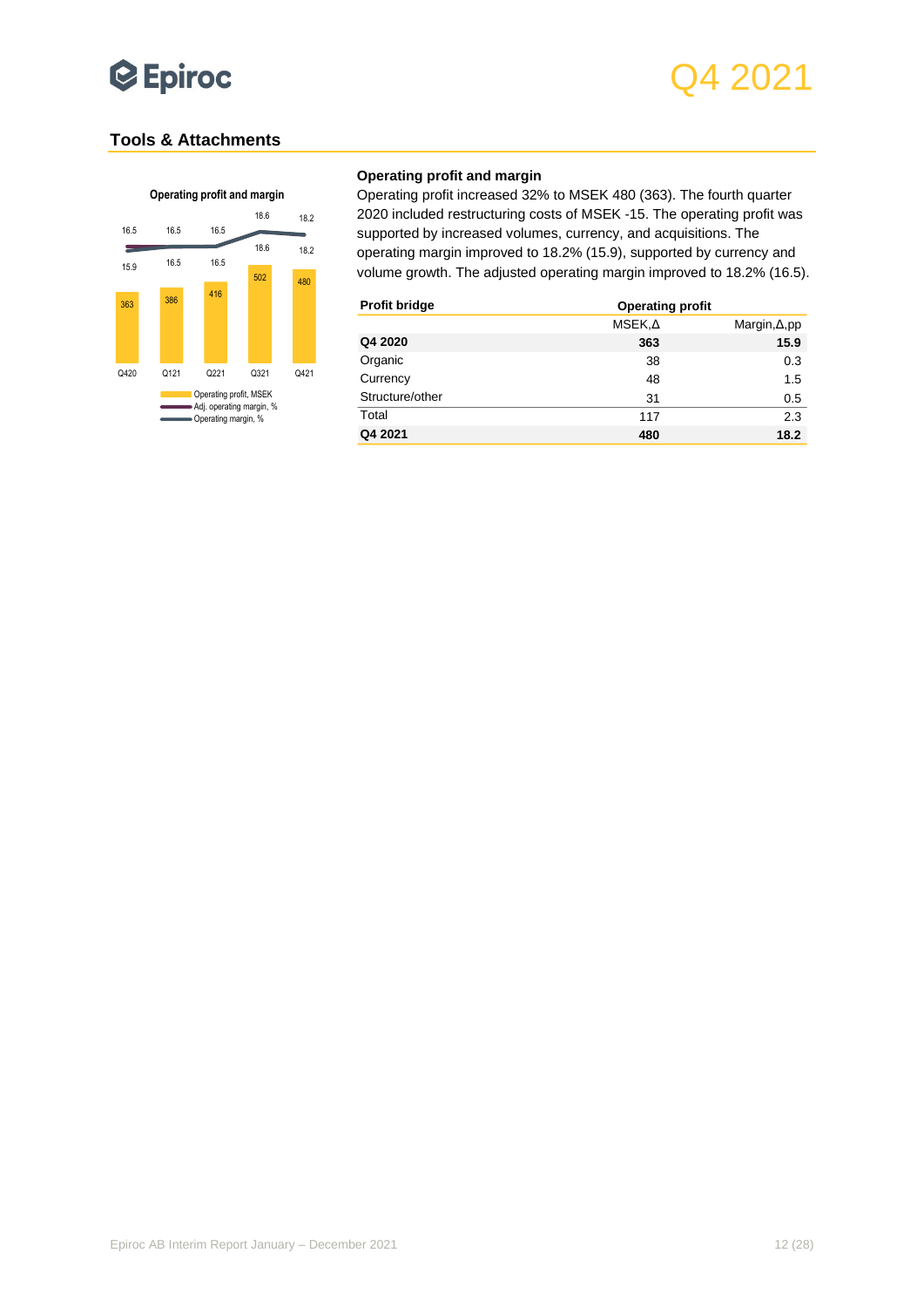## <span id="page-12-0"></span>**Sustainability: People & Planet**



#### **Employees**

The number of employees increased to 15 529 (13 840), partly due to acquisitions. External workforce amounted to 1 474 (1 109). For comparable units, the total workforce increased with 1 151 compared to the previous year, mainly related to service.

The proportion of women employees and women managers at the end of the period increased to 17.1% (15.7) and 22.5% (21.0), respectively.

#### **Safety and health**

The number of work-related lost-time injuries per million working hours (LTIFR) the last 12 months was 2.1 (2.0). Sick leave was 2.4% (2.1), negatively impacted by the Covid-19 pandemic.

## <sup>146</sup> <sup>148</sup> <sup>153</sup> <sup>155</sup> <sup>153</sup> 7.1 7.3 7.2 7.1 6.7 Q420 Q121 Q221 Q321 Q421 **Energy**

Total energy use in GWh, 12 months

MWh energy from operations/COS, MSEK, 12 months



■ Transport CO<sub>2</sub>, tonnes/COS, MSEK, 12 months

#### **Energy**

The energy consumption in operations, for comparable units, increased 5% to 153 214 (145 507) MWh, mainly due to higher activity levels. Several initiatives have been implemented to improve energy efficiency, but not enough to fully compensate. The energy from operations in relation to cost of sales (COS) decreased to 6.7 (7.1).

#### **CO<sup>2</sup> emissions from transport**

The CO<sup>2</sup> emissions from transport the last 12 months decreased 1% to 82 383 (83 317) tonnes. The reduction was mainly achieved from a higher share of shipments by sea and on road instead of air. CO<sub>2</sub> from transport in relation to COS, decreased to 3.6 (4.1).

#### **Ambitious climate targets validated as science based**

In 2020, Epiroc launched sustainability goals that include halving its  $CO<sub>2</sub>$ emissions from own operations, transport as well as from the use of sold equipment by 2030. The Science Based Targets initiative (SBTi) has now validated Epiroc's climate targets as being in line with keeping global warming at a maximum 1.5° C, consistent with the scientific assessment provided by International Panel for Climate Change (IPCC) and the goal of the Paris Climate Agreement.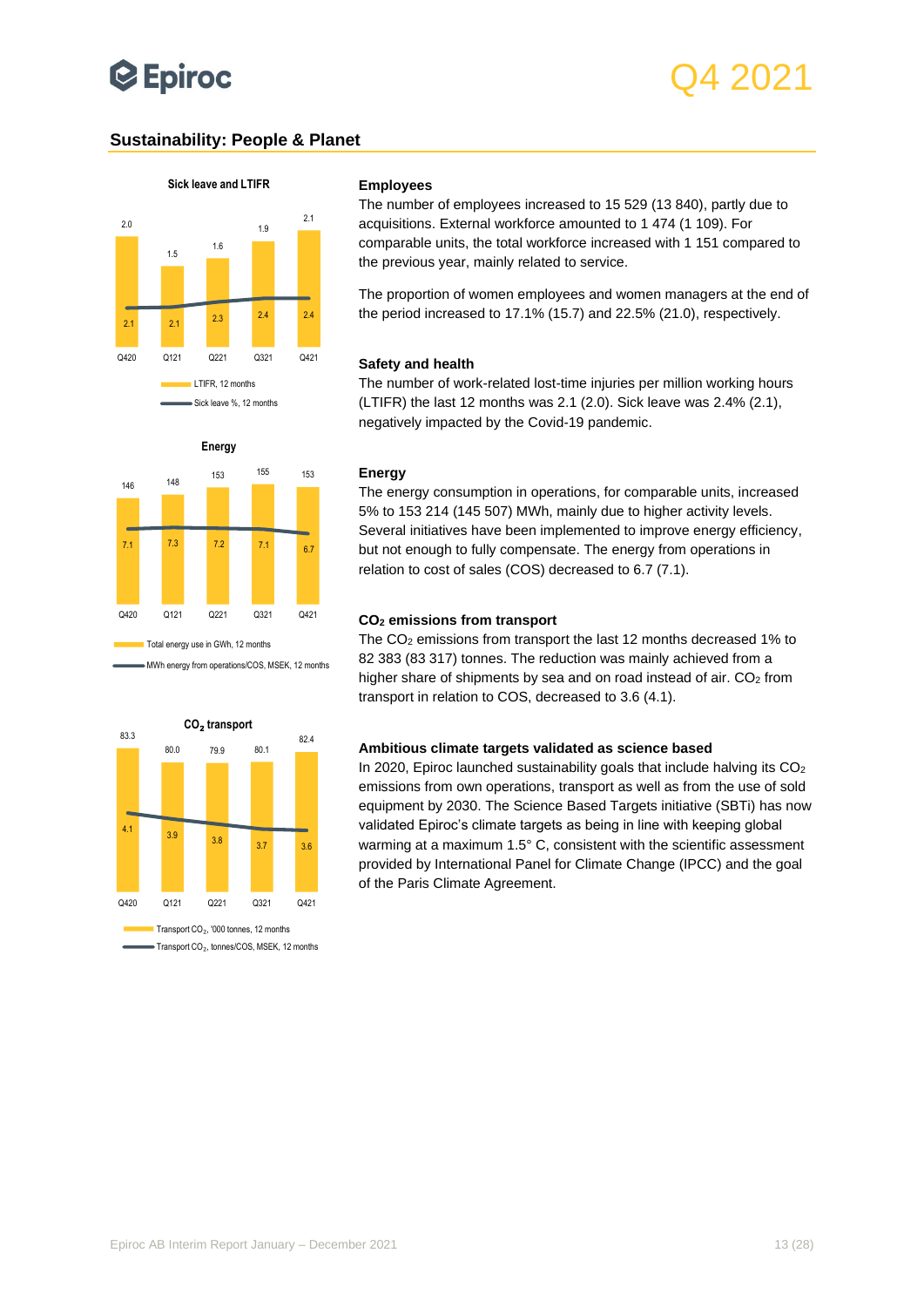## **Epiroc**

## <span id="page-13-0"></span>**Full year 2021 in summary**



31 364 38 285 40 849 36 122 39 645 <sup>108</sup> <sup>103</sup> <sup>97</sup> <sup>101</sup> 115 2017 2018 2019 2020 2021 **Revenues and book to bill, Jan-Dec** Revenues, MSEK, Jan-Dec Book to bill, %, Jan-Dec

#### **Operating profit and margin, Jan-Dec**



Orders received increased by 25% to MSEK 45 648 (36 579), corresponding to an organic growth of 26%. Revenues increased 12% organically to MSEK 39 645 (36 122).

| <b>Sales Bridge</b> | <b>Orders received</b> | <b>Revenues</b>  |
|---------------------|------------------------|------------------|
|                     | $MSEK1 \Delta2$ %      | $MSEK1\Delta$ ,% |
| FY 2020             | 36 579                 | 36 122           |
| Organic             | 26                     | 12               |
| Currency            | $-4$                   | -4               |
| Structure/other     | 3                      | 2                |
| Total               | 25                     | 10               |
| FY 2021             | 45 648                 | 39 645           |

Operating profit increased to 22% MSEK 8 995 (7 382), including items affecting comparability of MSEK -103 (-287). These items include a positive revaluation effect of the shares held prior to the acquisition of the remaining shares of Mobilaris MCE of MSEK 167 as well as change in provision for share-based long-term incentive programs of MSEK -270 (-99). The previous year included restructuring costs of MSEK -188. The operating profit was supported by higher volumes, but was negatively affected by acquisitions and currency.

The operating margin was 22.7% (20.4). The adjusted operating margin was 22.9% (21.2).

| <b>Profit bridge</b> | <b>Operating profit</b> |                      |  |  |  |
|----------------------|-------------------------|----------------------|--|--|--|
|                      | $MSEK1\Delta$           | Margin, $\Delta$ ,pp |  |  |  |
| FY 2020              | 7 3 8 2                 | 20.4                 |  |  |  |
| Organic              | 1899                    | 2.6                  |  |  |  |
| Currency             | $-381$                  | $-0.2$               |  |  |  |
| Structure/other      | 95                      | $-0.1$               |  |  |  |
| Total                | 1613                    | 2.3                  |  |  |  |
| FY 2021              | 8995                    | 22.7                 |  |  |  |

Profit before tax was MSEK 8 964 (7 087). Profit for the period totaled MSEK 7 069 (5 410).

Basic earnings per share were SEK 5.85 (4.48).

Operating cash flow was MSEK 6 867 (7 006).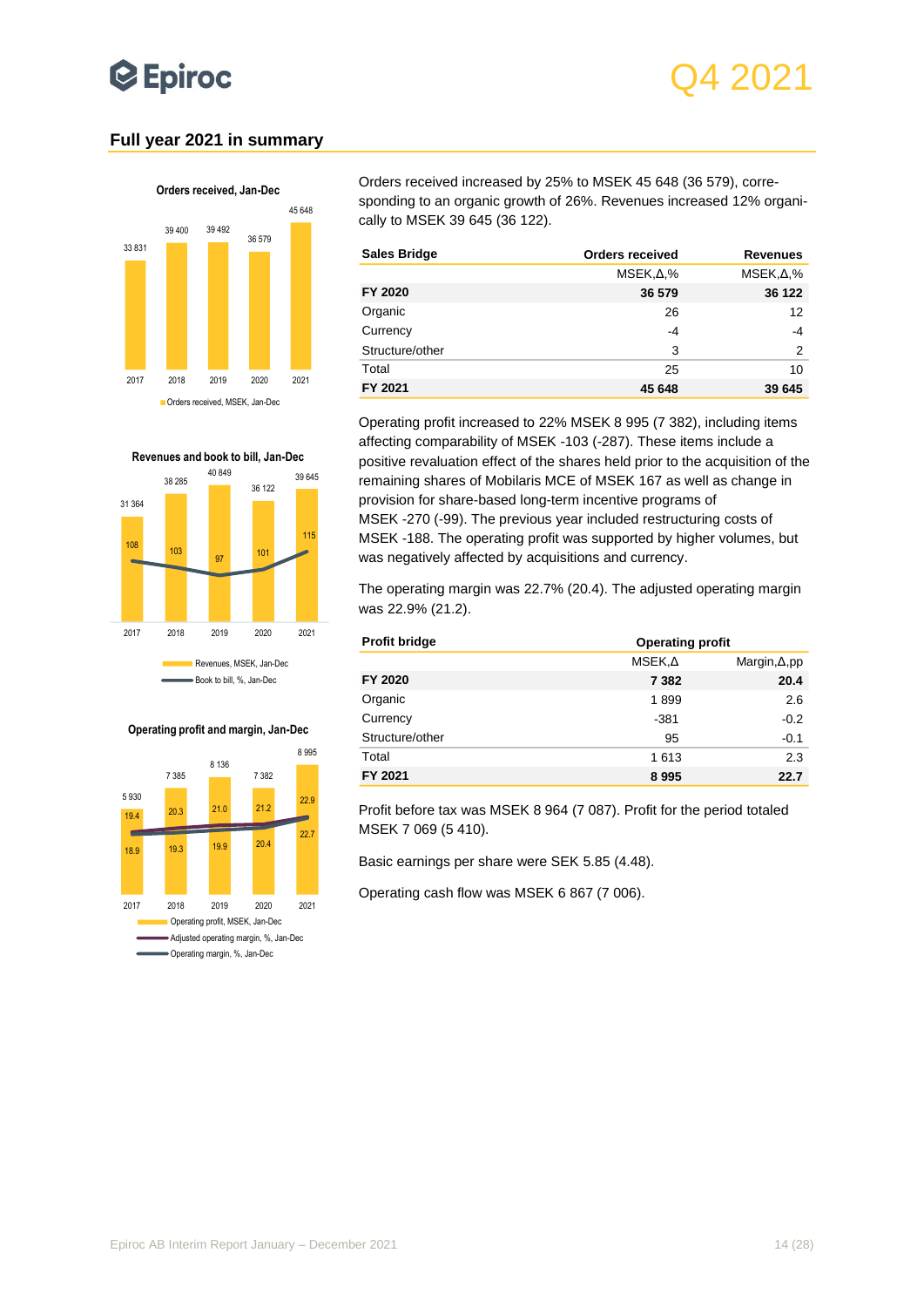

### <span id="page-14-0"></span>**Other information**

#### **Changes in Group Management**

- Håkan Folin is Senior Vice President Controlling and Finance and Chief Financial Officer, and member of Group Management as of December 1, 2021. He has previously been CFO at SSAB AB and succeeded Anders Lindén.
- Charlotta Grähs is appointed Senior Vice President General Counsel and member of Group Management, effective no later than March 1, 2022. Charlotta Grähs is General Counsel at Trelleborg AB and will succeed Jörgen Ekelöw.

### <span id="page-14-1"></span>**Key risks**

Epiroc is exposed to strategic, operational, legal and compliance as well as financial risks. The key risks include market, competition, product development, supply chain, employees, environment and climate, reputation, corruption and fraud, safety and health. Further information on risks, opportunities and risk management can be found in Epiroc's Annual and Sustainability Report 2020.

#### <span id="page-14-2"></span>**Signature of the President**

The President and CEO of Epiroc AB declares that the interim report gives a fair view of the business development, financial position and result of operation of the Parent Company and the consolidated Group, and describes significant risks and uncertainties that the Parent Company and its subsidiaries are facing.

Nacka, Sweden, January 26, 2022

**Helena Hedblom** President and CEO, Epiroc AB

*This report has not been audited nor reviewed.*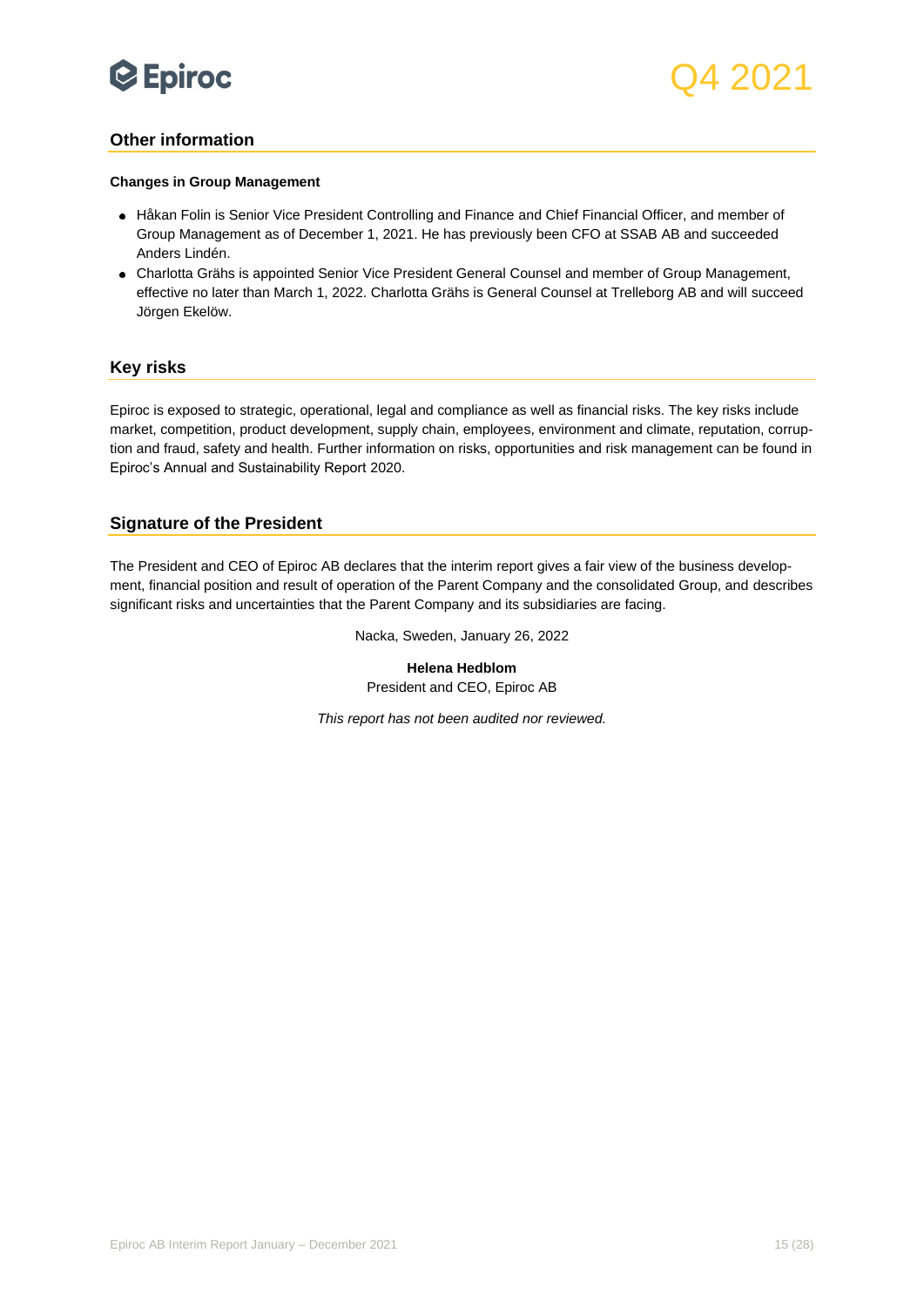

### <span id="page-15-0"></span>**Financial Statements**

### <span id="page-15-1"></span>**Condensed consolidated income statement**

|                                     | 2021    | 2020    | 2021     | 2020     |
|-------------------------------------|---------|---------|----------|----------|
| <b>MSEK</b>                         | Q4      | Q4      | FY       | FY       |
| Revenues                            | 11 173  | 9806    | 39 645   | 36 122   |
| Cost of sales                       | $-6862$ | $-6069$ | $-24192$ | $-22418$ |
| <b>Gross profit</b>                 | 4 3 1 1 | 3737    | 15 4 53  | 13704    |
| Administrative expenses             | $-923$  | $-687$  | $-3166$  | $-2817$  |
| Marketing expenses                  | $-633$  | $-517$  | $-2313$  | $-2225$  |
| Research and development expenses   | $-360$  | $-243$  | $-1172$  | $-1032$  |
| Other operating income and expenses | 199     | -78     | 193      | $-248$   |
| <b>Operating profit</b>             | 2 5 9 4 | 2 2 1 2 | 8995     | 7 3 8 2  |
| Net financial items                 | $-27$   | $-122$  | $-31$    | $-295$   |
| <b>Profit before tax</b>            | 2567    | 2090    | 8964     | 7087     |
| Income tax expense                  | $-510$  | -453    | $-1895$  | $-1677$  |
| Profit for the period               | 2 0 5 7 | 1637    | 7069     | 5410     |
| Profit attributable to              |         |         |          |          |
| - owners of the parent              | 2 0 5 4 | 1 6 3 3 | 7 0 5 8  | 5 3 9 9  |
| - non-controlling interests         | 3       | 4       | 11       | 11       |
| Basic earnings per share, SEK       | 1.70    | 1.35    | 5.85     | 4.48     |
| Diluted earnings per share, SEK     | 1.70    | 1.35    | 5.84     | 4.48     |

## <span id="page-15-2"></span>**Condensed consolidated statement of comprehensive income**

|                                                                     | 2021    | 2020     | 2021    | 2020      |
|---------------------------------------------------------------------|---------|----------|---------|-----------|
| <b>MSEK</b>                                                         | Q4      | Q4       | FY      | <b>FY</b> |
| Profit for the period                                               | 2 0 5 7 | 1637     | 7 0 69  | 5410      |
|                                                                     |         |          |         |           |
| Other comprehensive income                                          |         |          |         |           |
| Items that will not be reclassified to profit or loss               |         |          |         |           |
| Remeasurements of defined benefit pension plans                     | 218     | $-246$   | 697     | $-147$    |
| Income tax relating to items that will not be reclassified          | $-41$   | 52       | $-141$  | 32        |
|                                                                     |         |          |         |           |
| Total items that will not be reclassified to profit or loss         | 177     | $-194$   | 556     | $-115$    |
|                                                                     |         |          |         |           |
| Items that may be reclassified subsequently to profit or loss       |         |          |         |           |
| Translation differences on foreign operations                       | 309     | $-860$   | 1 0 9 9 | $-1812$   |
| - realized and reclassified to profit and loss                      |         | $\Omega$ |         | $-33$     |
| Cash flow hedges                                                    |         |          |         | 0         |
| Income tax relating to items that may be reclassified               |         |          |         | 0         |
|                                                                     |         |          |         |           |
| Total items that may be reclassified subsequently to profit or loss | 309     | -860     | 1 0 9 9 | -1845     |
| Other comprehensive income for the period, net of tax               | 486     | $-1054$  | 1655    | $-1960$   |
|                                                                     |         |          |         |           |
| Total comprehensive income for the period                           | 2 5 4 3 | 583      | 8724    | 3450      |
| Total comprehensive income attributable to                          |         |          |         |           |
| - owners of the parent                                              | 2 5 3 6 | 584      | 8707    | 3447      |
| - non-controlling interests                                         | 7       | -1       | 17      | 3         |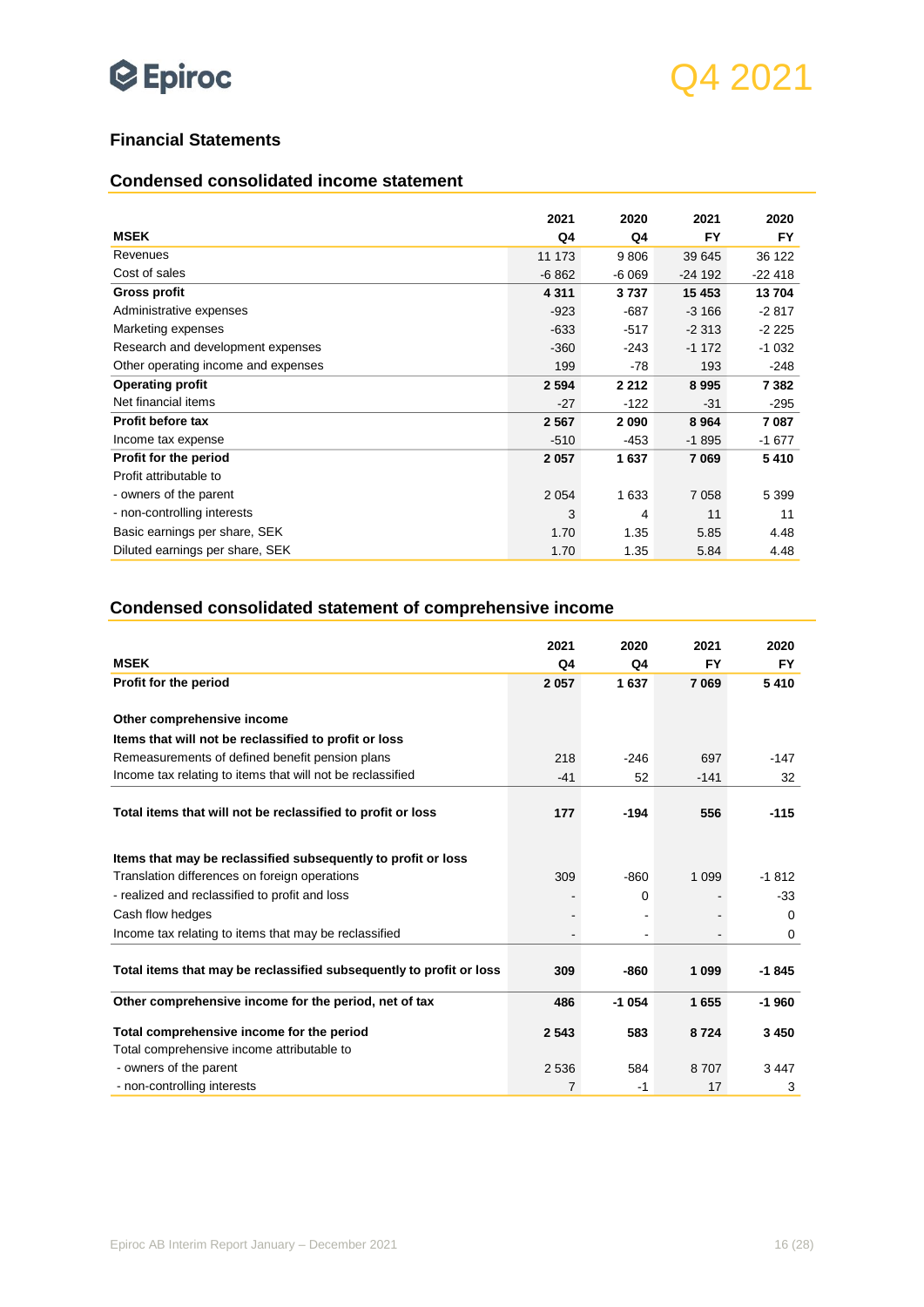

## <span id="page-16-0"></span>**Condensed consolidated balance sheet**

|                                                        | 2021          | 2020          |
|--------------------------------------------------------|---------------|---------------|
| <b>Assets, MSEK</b>                                    | <b>Dec 31</b> | <b>Dec 31</b> |
| Intangible assets                                      | 7 2 3 3       | 4 1 1 1       |
| Rental equipment                                       | 1 2 7 9       | 999           |
| Other property, plant and equipment                    | 4587          | 4 150         |
| Investments in associated companies and joint ventures | 106           | 188           |
| Other financial assets and other receivables           | 1 0 0 7       | 751           |
| Deferred tax assets                                    | 1469          | 1 3 7 4       |
| <b>Total non-current assets</b>                        | 15 681        | 11 573        |
| Inventories                                            | 11 861        | 8 9 3 0       |
| Trade receivables                                      | 7 1 7 4       | 6 0 4 5       |
| Other receivables                                      | 2057          | 1414          |
| Current tax receivables                                | 190           | 189           |
| <b>Financial assets</b>                                | 828           | 682           |
| Cash and cash equivalents                              | 10792         | 15 053        |
| <b>Total current assets</b>                            | 32 902        | 32 313        |
| <b>Total assets</b>                                    | 48 583        | 43 886        |
|                                                        |               |               |
| <b>Equity and liabilities, MSEK</b>                    |               |               |
| Share capital                                          | 500           | 500           |
| Retained earnings                                      | 25 2 2 9      | 23 193        |
| Total equity attributable to owners of the parent      | 25729         | 23 693        |
| Non-controlling interest                               | 56            | 46            |
| <b>Total equity</b>                                    | 25785         | 23739         |
| Interest-bearing liabilities                           | 8562          | 9491          |
| Post-employment benefits                               | 356           | 806           |
| Other liabilities and provisions                       | 657           | 377           |
| Deferred tax liabilities                               | 785           | 606           |
| <b>Total non-current liabilities</b>                   | 10 360        | 11 280        |
| Interest-bearing liabilities                           | 628           | 664           |
| Trade payables                                         | 5512          | 3 605         |
| Current tax liabilities                                | 562           | 391           |
| Other liabilities and provisions                       | 5736          | 4 207         |
| <b>Total current liabilities</b>                       | 12 438        | 8867          |
| <b>Total equity and liabilities</b>                    | 48 583        | 43 886        |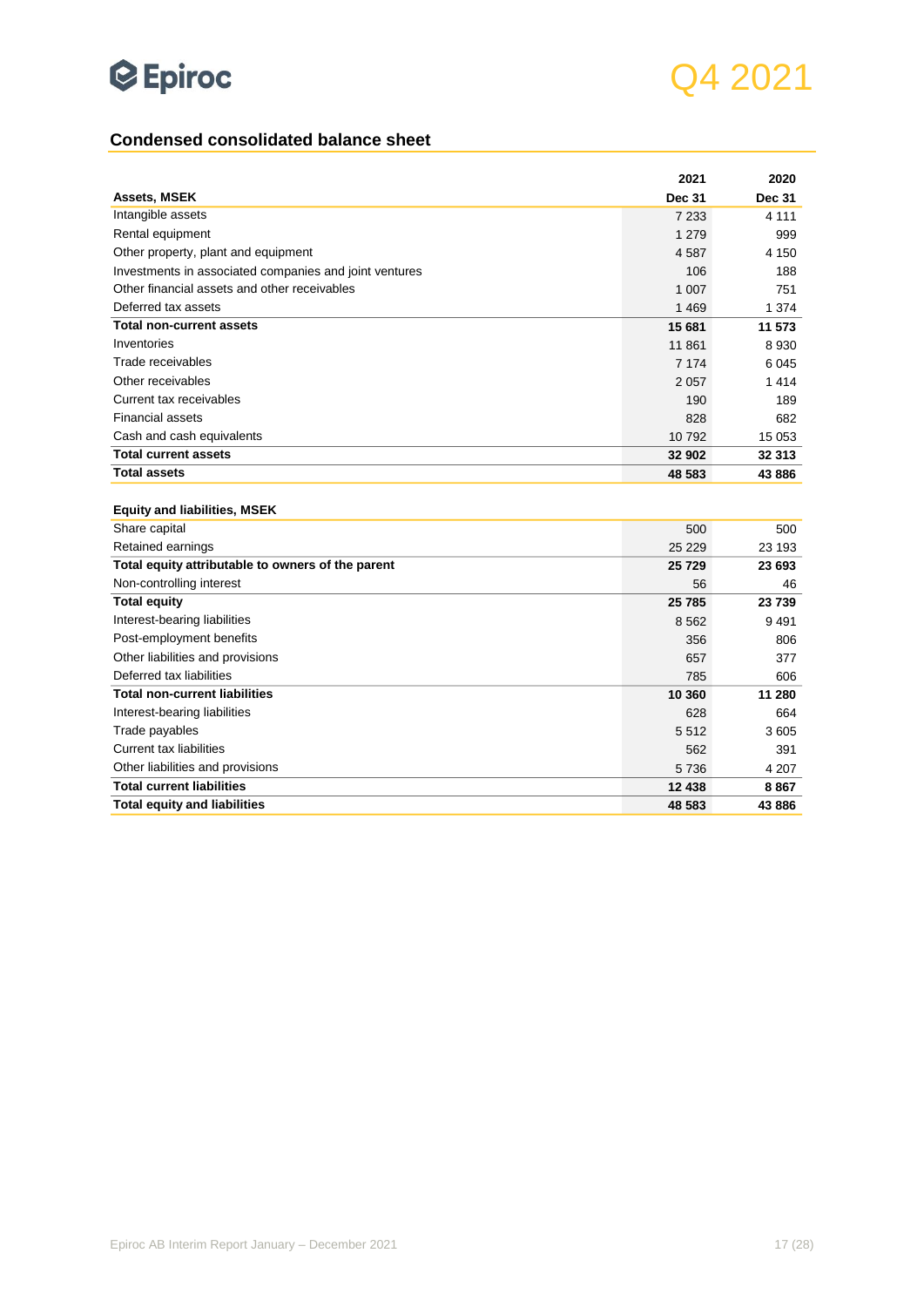

## <span id="page-17-0"></span>**Condensed consolidated statement of changes in equity**

|                                           |                         | <b>Equity attributable to</b> |                     |
|-------------------------------------------|-------------------------|-------------------------------|---------------------|
|                                           | owners of the<br>parent | non-controlling<br>interests  | <b>Total equity</b> |
| Opening balance, Jan 1, 2021              | 23 693                  | 46                            | 23 739              |
| Total comprehensive income for the period | 8707                    | 17                            | 8724                |
| Dividend/Redemption                       | $-6635$                 | $-7$                          | $-6642$             |
| Acquisition and divestment of own shares  | 64                      |                               | 64                  |
| Share-based payments, equity settled      | $-100$                  |                               | $-100$              |
| Closing balance, Dec 31, 2021             | 25729                   | 56                            | 25 785              |
| Opening balance, Jan 1, 2020              | 22761                   | 52                            | 22 813              |
| Total comprehensive income for the period | 3447                    | 3                             | 3450                |
| Dividend                                  | $-2892$                 | -9                            | $-2901$             |
| Acquisition and divestment of own shares  | 370                     |                               | 370                 |
| Share-based payments, equity settled      | $\overline{7}$          |                               | 7                   |
| Closing balance, Dec 31, 2020             | 23 693                  | 46                            | 23739               |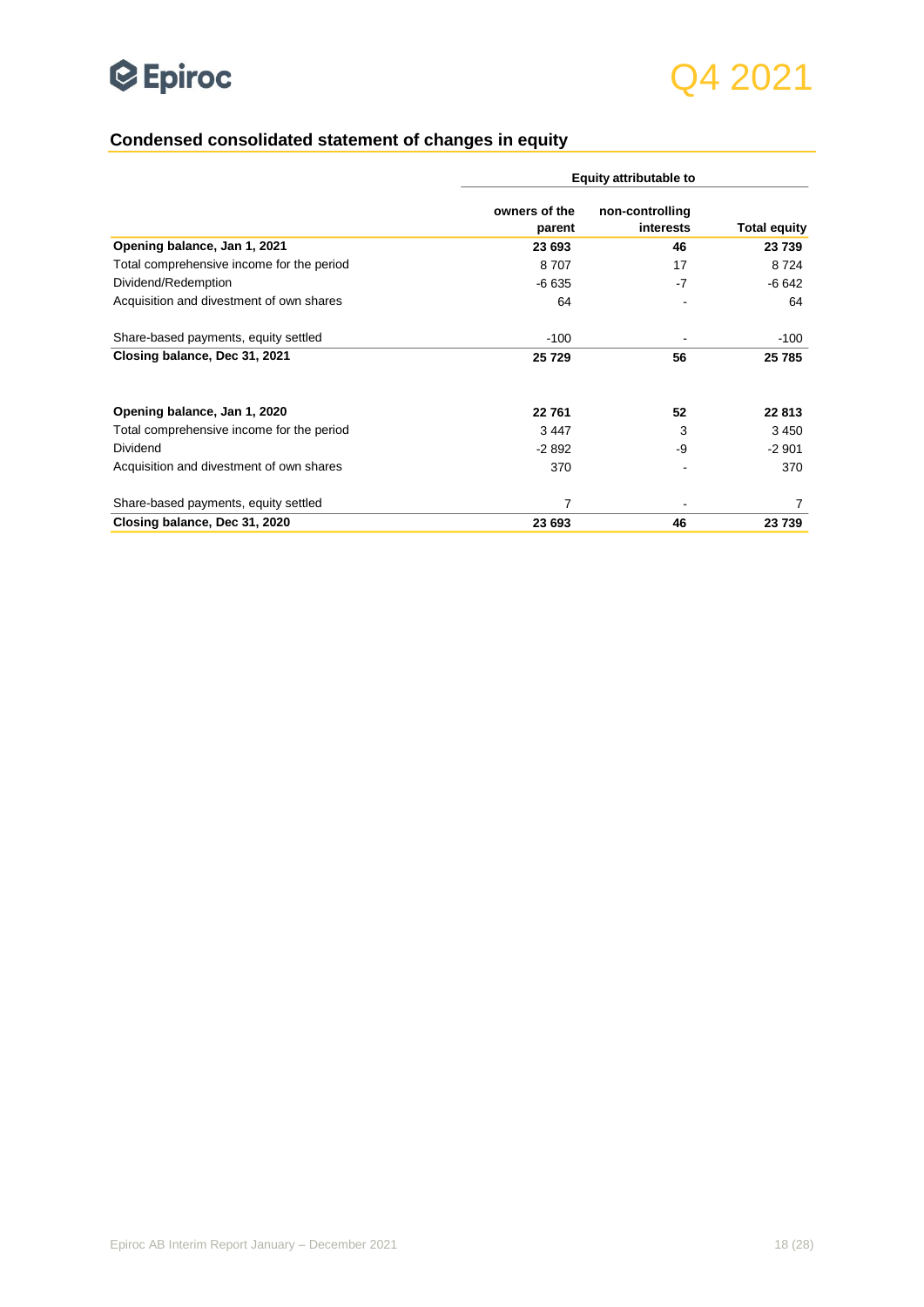## Q4 2021

## <span id="page-18-0"></span>**Condensed consolidated statement of cash flows**

|                                                      | 2021    | 2020    | 2021    | 2020    |
|------------------------------------------------------|---------|---------|---------|---------|
| <b>MSEK</b>                                          | Q4      | Q4      | FY      | FY      |
| Cash flow from operating activities                  |         |         |         |         |
| Operating profit                                     | 2 5 9 4 | 2 2 1 2 | 8995    | 7 3 8 2 |
| Depreciation, amortization and impairment            | 491     | 439     | 1746    | 1746    |
| Capital gain/loss and other non-cash items           | $-148$  | 13      | $-192$  | 252     |
| Net financial items received/paid                    | $-17$   | -439    | 139     | -94     |
| Taxes paid                                           | $-470$  | -527    | $-1978$ | -1 800  |
| Pension funding and payment of pension to employees  | $-16$   | -20     | $-57$   | -54     |
| Change in working capital                            | 247     | 687     | $-619$  | 1 1 2 1 |
| Increase in rental equipment                         | $-243$  | $-132$  | -775    | -595    |
| Sale of rental equipment                             | 106     | 118     | 348     | 376     |
| Net cash flow from operating activities              | 2 5 4 4 | 2 3 5 1 | 7607    | 8 3 3 4 |
|                                                      |         |         |         |         |
| Cash flow from investing activities                  |         |         |         |         |
| Investments in other property, plant and equipment   | $-94$   | $-151$  | $-489$  | $-507$  |
| Sale of other property, plant and equipment          | 4       | 62      | 1       | 84      |
| Investments in intangible assets                     | $-130$  | -135    | -437    | -498    |
| Sale of intangible assets                            |         | 9       |         | 4       |
| Acquisition of subsidiaries and associated companies | $-578$  | -1      | $-2358$ | -63     |
| Sale of subsidiaries                                 |         | 6       | $-12$   |         |
| Proceeds to/from other financial assets, net         | $-54$   | 110     | -196    | 384     |
| Net cash flow from investing activities              | $-852$  | -106    | $-3473$ | -608    |
|                                                      |         |         |         |         |
| Cash flow from financing activities                  |         |         |         |         |
| Dividend                                             | $-1508$ | -1 447  | $-3016$ | $-2892$ |
| Dividend to non-controlling interest                 | -6      |         | $-7$    | -9      |
| Redemption of shares                                 |         |         | $-3619$ |         |
| Sale/Repurchase of own shares                        | 2       | 51      | 64      | 370     |
| Change in interest-bearing liabilities               | $-1149$ | 17      | $-1858$ | 1 541   |
| Net cash flow from financing activities              | $-2661$ | $-1379$ | -8 436  | -990    |
|                                                      |         |         |         |         |
| Net cash flow for the period                         | -969    | 866     | -4 302  | 6736    |
| Cash and cash equivalents, beginning of the period   | 11 745  | 14 250  | 15 053  | 8 5 4 0 |
| Exchange differences in cash and cash equivalents    | 16      | -63     | 41      | -223    |
| Cash and cash equivalents, end of the period         | 10792   | 15 053  | 10792   | 15 053  |
|                                                      |         |         |         |         |
|                                                      | 2021    | 2020    | 2021    | 2020    |
| Operating cash flow*                                 | Q4      | Q4      | FY      | FY      |
| Net cash flow from operating activities              | 2 5 4 4 | 2 3 5 1 | 7607    | 8 3 3 4 |
| Net cash flow from investing activities              | $-852$  | $-106$  | $-3473$ | -608    |
| Acquisitions and divestments, net                    | 578     | 1       | 2 3 5 2 | 75      |
| Other adjustments                                    | 145     | -90     | 381     | -795    |
| Operating cash flow                                  | 2 4 1 5 | 2 1 5 6 | 6867    | 7 006   |

*\* Operating cash flow is not defined according to IFRS. See page 26.*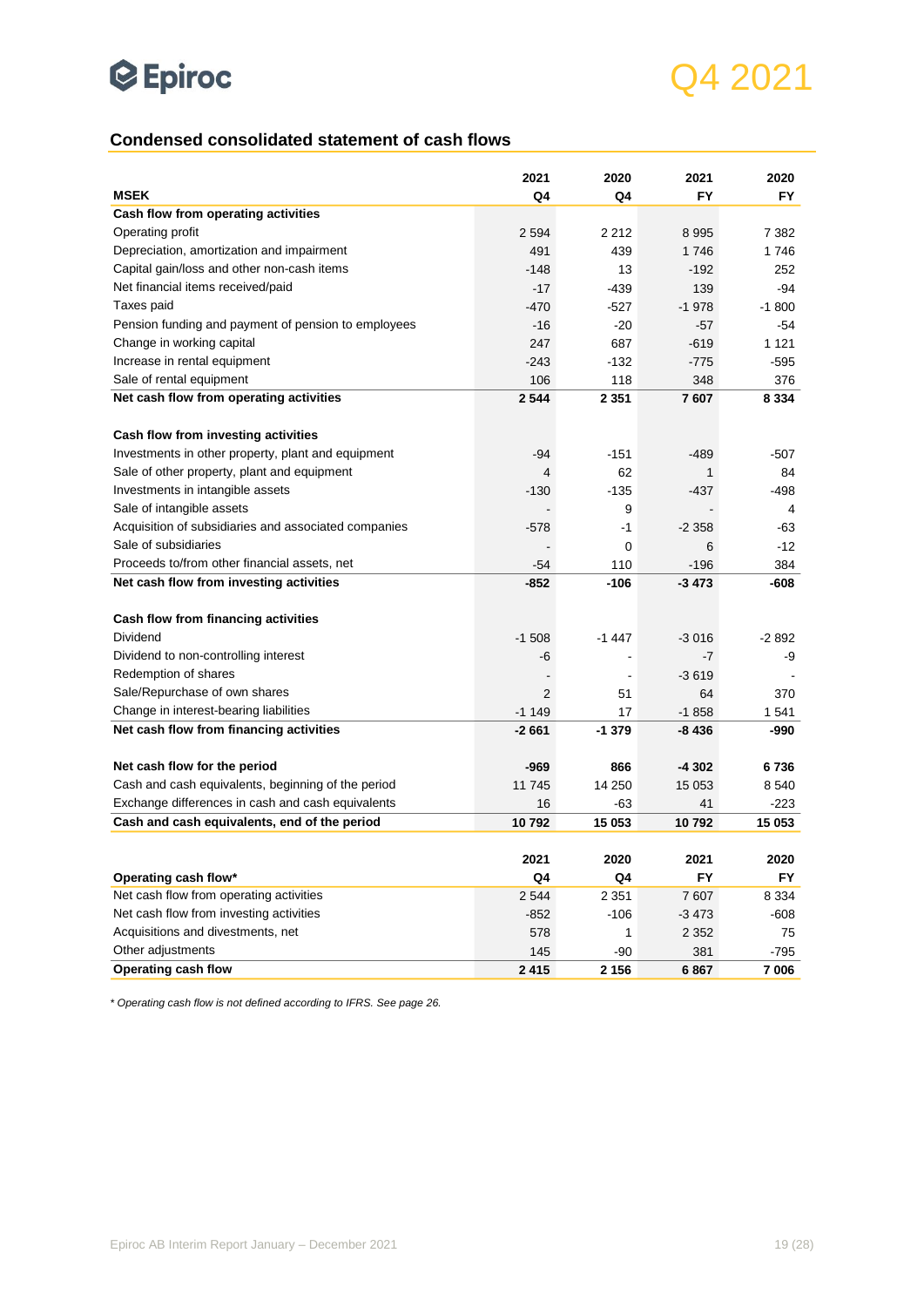

## <span id="page-19-0"></span>**Condensed parent company income statement**

|                                     | 2021    | 2020   | 2021   | 2020    |
|-------------------------------------|---------|--------|--------|---------|
| <b>MSEK</b>                         | Q4      | Q4     | FY     | FY      |
| Administrative expenses             | $-75$   | $-62$  | $-258$ | $-210$  |
| Marketing expenses                  | -8      | -5     | $-26$  | $-16$   |
| Other operating income and expenses | 121     | 35     | 148    | 116     |
| <b>Operating profit/loss</b>        | 38      | $-32$  | $-136$ | $-110$  |
| Financial income and expenses       | $-10$   | -6     | $-24$  | $-17$   |
| Appropriations                      | 4 8 3 7 | 3463   | 4837   | 3 4 6 3 |
| Profit/loss before tax              | 4865    | 3425   | 4677   | 3 3 3 6 |
| Income tax                          | $-987$  | $-729$ | $-914$ | $-702$  |
| Profit/loss for the period          | 3878    | 2696   | 3763   | 2634    |

## <span id="page-19-1"></span>**Condensed parent company balance sheet**

|                                     | 2021          | 2020          |
|-------------------------------------|---------------|---------------|
| <b>MSEK</b>                         | <b>Dec 31</b> | <b>Dec 31</b> |
| Total non-current assets            | 53 318        | 54 061        |
| Total current assets                | 2 2 7 2       | 5 2 3 9       |
| <b>Total assets</b>                 | 55 590        | 59 300        |
|                                     |               |               |
| Total restricted equity             | 503           | 503           |
| Total non-restricted equity         | 47 489        | 50 397        |
| <b>Total equity</b>                 | 47992         | 50 900        |
|                                     |               |               |
| Total provisions                    | 321           | 201           |
| Total non-current liabilities       | 6989          | 7987          |
| <b>Total current liabilities</b>    | 288           | 212           |
| <b>Total equity and liabilities</b> | 55 590        | 59 300        |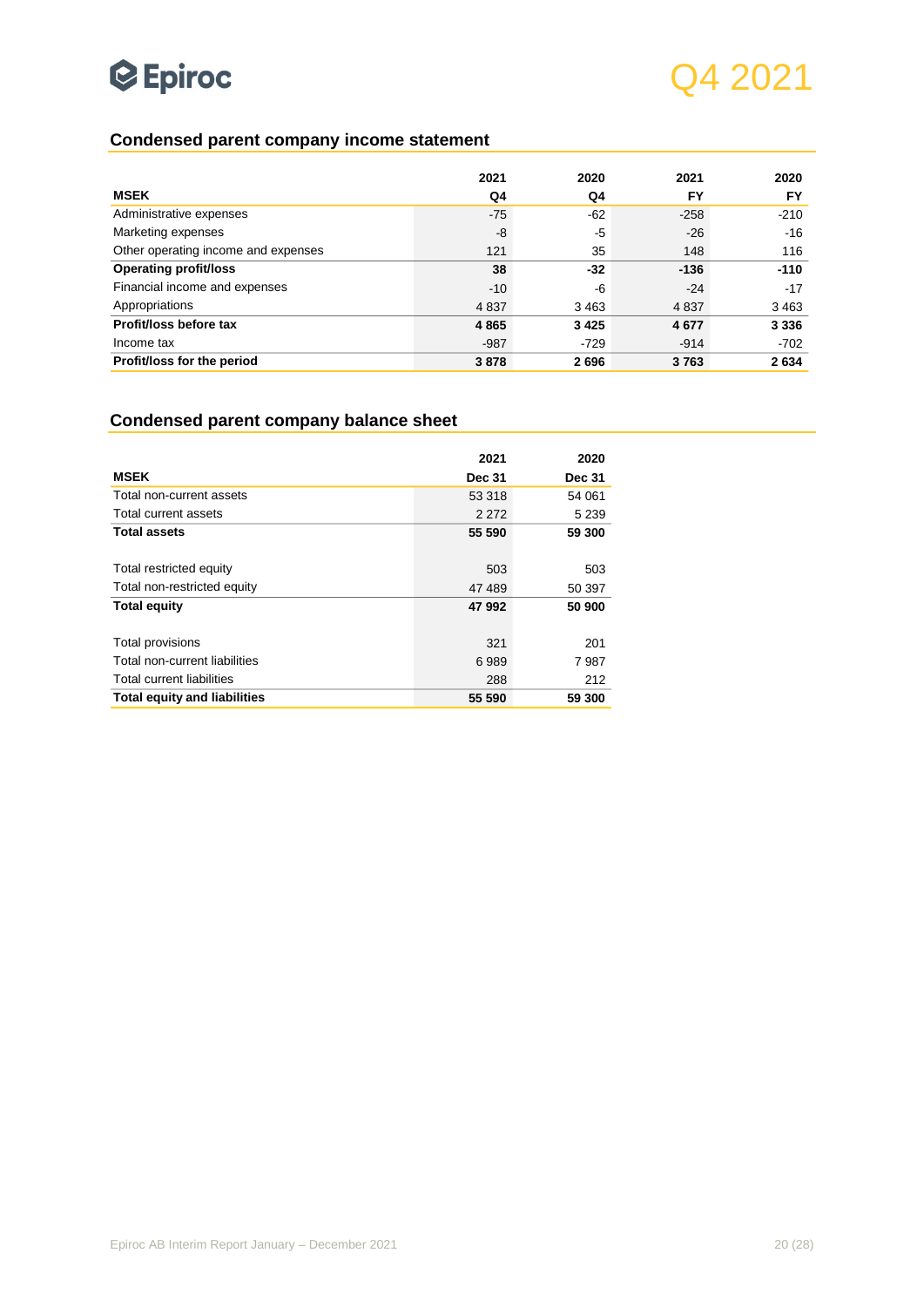

### <span id="page-20-0"></span>**Condensed segments quarterly**

Epiroc has two reporting segments; Equipment & Service and Tools & Attachments. In addition, Epiroc reports common group functions, including Financial Solutions, Group management, support functions and eliminations.

|                                                                                                        | 2020        |             |             |             | 2020               | 2021                     |                |                |                          | 2021         |
|--------------------------------------------------------------------------------------------------------|-------------|-------------|-------------|-------------|--------------------|--------------------------|----------------|----------------|--------------------------|--------------|
| <b>Orders received, MSEK</b>                                                                           | Q1          | Q2          | Q3          | Q4          | <b>FY</b>          | Q <sub>1</sub>           | Q2             | Q3             | Q4                       | FY           |
| <b>Equipment &amp; Service</b>                                                                         | 7 101       | 6 1 2 9     | 7 0 68      | 6954        | 27 25 2            | 7991                     | 8 3 8 7        | 9 3 3 6        | 8799                     | 34 513       |
| Equipment                                                                                              | 2850        | 2410        | 3 0 9 9     | 2 9 6 7     | 11 326             | 4 0 28                   | 4 0 31         | 4532           | 3812                     | 16 403       |
| Service                                                                                                | 4 2 5 1     | 3719        | 3 9 6 9     | 3987        | 15 9 26            | 3963                     | 4 3 5 6        | 4 8 0 4        | 4 9 8 7                  | 18 110       |
| <b>Tools &amp; Attachments</b>                                                                         | 2619        | 1 980       | 2 2 4 9     | 2 3 3 7     | 9 1 8 5            | 2674                     | 2678           | 2866           | 2807                     | 11 0 25      |
| Common group functions                                                                                 | 52          | $-4$        | 56          | 38          | 142                | 25                       | 5              | 43             | 37                       | 110          |
| <b>Epiroc Group</b>                                                                                    | 9772        | 8 1 0 5     | 9373        | 9 3 2 9     | 36 579             | 10 690                   | 11 070         | 12 245         | 11 643                   | 45 648       |
| <b>Revenues, MSEK</b>                                                                                  |             |             |             |             |                    |                          |                |                |                          |              |
| <b>Equipment &amp; Service</b>                                                                         | 6579        | 6422        | 6471        | 7455        | 26 927             | 6 3 9 1                  | 7 187          | 7 2 4 2        |                          | 8 500 29 320 |
| Equipment                                                                                              | 2519        | 2768        | 2688        | 3 4 0 7     | 11 382             | 2 5 6 2                  | 3 0 5 2        | 2792           | 3791                     | 12 197       |
| Service                                                                                                | 4 0 6 0     | 3654        | 3783        | 4 0 4 8     | 15 545             | 3829                     | 4 1 3 5        | 4 4 5 0        | 4709                     | 17 123       |
| Tools & Attachments                                                                                    | 2 5 0 5     | 2 0 3 5     | 2 196       | 2 2 8 8     | 9 0 2 4            | 2 3 4 5                  | 2517           | 2699           | 2644                     | 10 205       |
| Common group functions                                                                                 | 50          | 1           | 57          | 63          | 171                | 37                       | 29             | 25             | 29                       | 120          |
| <b>Epiroc Group</b>                                                                                    | 9 1 3 4     | 8 4 5 8     | 8724        | 9806        | 36 122             | 8773                     | 9733           | 9966           | 11 173                   | 39 645       |
| Operating profit and profit before tax, MSEK<br>Equipment & Service*<br><b>Tools &amp; Attachments</b> | 1586<br>337 | 1441<br>143 | 1646<br>254 | 1966<br>363 | 6 6 3 9<br>1 0 9 7 | 1696<br>386              | 1880<br>416    | 1 909<br>502   | 2 3 2 3<br>480           | 7808<br>1784 |
| Common group functions                                                                                 | 9           | $-166$      | -80         | $-117$      | $-354$             | $-215$                   | $-114$         | $-59$          | $-209$                   | $-597$       |
| <b>Epiroc Group</b>                                                                                    | 1932        | 1418        | 1820        | 2 2 1 2     | 7 3 8 2            | 1867                     | 2 1 8 2        | 2 3 5 2        | 2 5 9 4                  | 8995         |
| Net financial items                                                                                    | -46         | $-51$       | $-76$       | $-122$      | $-295$             | $-33$                    | -44            | 73             | $-27$                    | $-31$        |
| Profit before tax                                                                                      | 1886        | 1 3 6 7     | 1744        | 2090        | 7 087              | 1834                     | 2 1 3 8        | 2425           | 2567                     | 8 9 64       |
| Operating margin, %                                                                                    |             |             |             |             |                    |                          |                |                |                          |              |
| <b>Equipment &amp; Service</b>                                                                         | 24.1        | 22.4        | 25.4        | 26.4        | 24.7               | 26.5                     | 26.2           | 26.4           | 27.3                     | 26.6         |
| Tools & Attachments                                                                                    | 13.5        | 7.0         | 11.6        | 15.9        | 12.2               | 16.5                     | 16.5           | 18.6           | 18.2                     | 17.5         |
| <b>Epiroc Group</b>                                                                                    | 21.2        | 16.8        | 20.9        | 22.6        | 20.4               | 21.3                     | 22.4           | 23.6           | 23.2                     | 22.7         |
| Items affecting comparability, MSEK***                                                                 |             |             |             |             |                    |                          |                |                |                          |              |
| Change in provision for LTIP**                                                                         | -65         | 91          | 21          | 52          | 99                 | 149                      | 15             | $-21$          | 127                      | 270          |
| Items in Equipment & Service                                                                           | 34          | 17          | 33          | $\mathbf 0$ | 84                 | $\overline{\phantom{a}}$ | $\overline{a}$ | $\overline{a}$ | $-167$                   | $-167$       |
| Items in Tools & Attachments                                                                           | 10          | 57          | 22          | 15          | 104                | $\overline{\phantom{a}}$ | $\blacksquare$ | $\blacksquare$ | $\overline{\phantom{a}}$ |              |
| <b>Epiroc Group</b>                                                                                    | $-21$       | 165         | 76          | 67          | 287                | 149                      | 15             | $-21$          | $-40$                    | 103          |
| Adj. margin for items affecting comparability %                                                        |             |             |             |             |                    |                          |                |                |                          |              |
| Adjusted operating margin, E&S, %                                                                      | 24.6        | 22.7        | 25.9        | 26.4        | 25.0               | 26.5                     | 26.2           | 26.4           | 25.4                     | 26.1         |
| Adjusted operating margin, T&A, %                                                                      | 13.9        | 9.8         | 12.6        | 16.5        | 13.3               | 16.5                     | 16.5           | 18.6           | 18.2                     | 17.5         |
| Adjusted operating margin, %                                                                           | 20.9        | 18.7        | 21.7        | 23.2        | 21.2               | 23.0                     | 22.6           | 23.4           | 22.9                     | 22.9         |

*\* As from Q2 2020, the Epiroc IT-function is part of the segment E&S instead of in common group functions. Previous periods have been restated and the amounts are not material.*

*\*\* Change in provision for long-term incentive programs is reported as administrative expenses.*

*\*\*\* Items affecting comparability are shown with reverse sign. I.e. a positive number indicates a cost and vice versa.*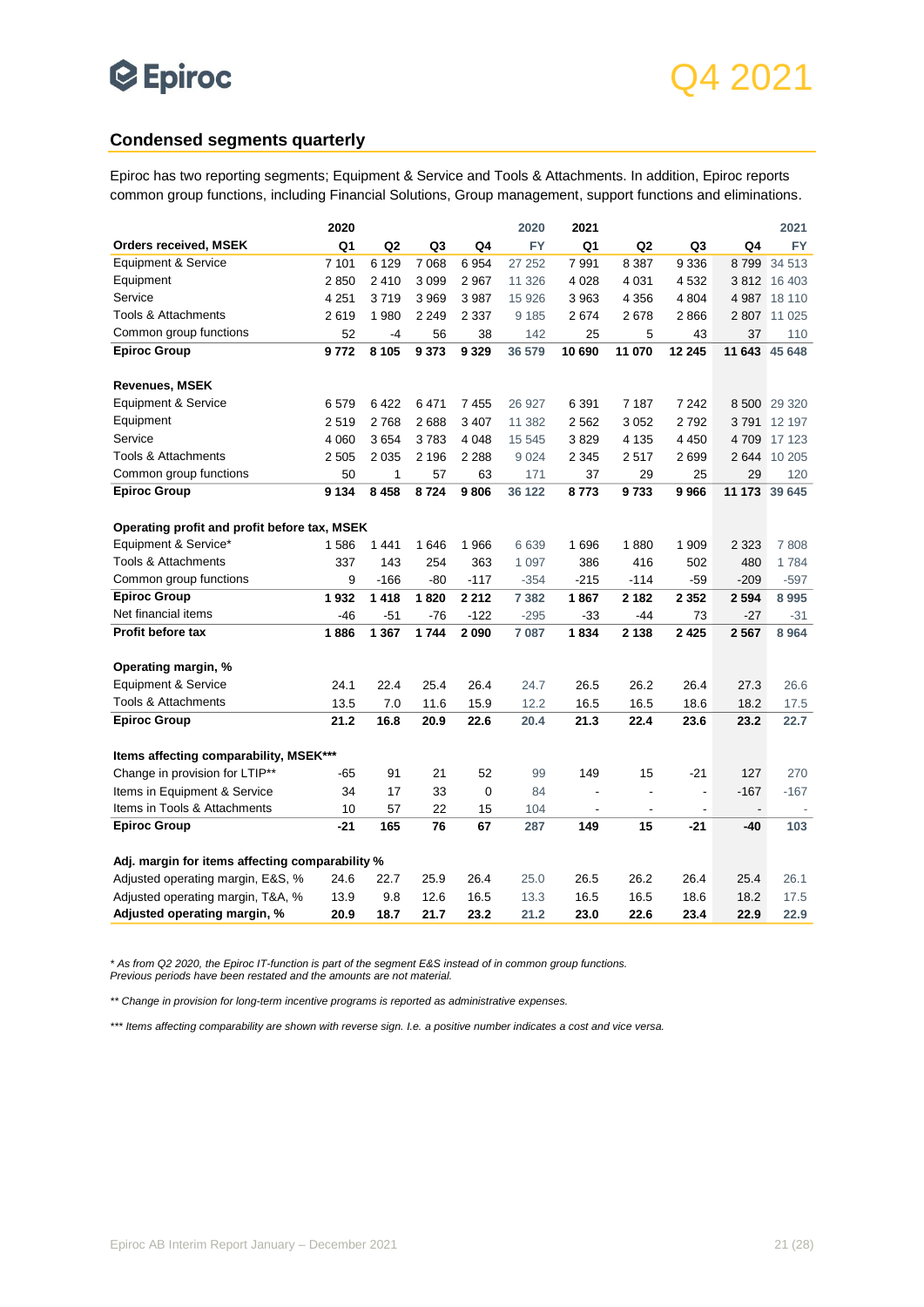## Q4 2021

## <span id="page-21-0"></span>**Geographical distribution of orders received**

| <b>MSEK</b>                    | 2020    |                |         |         | 2020      | 2021    |                |         |         | Δ,%      | 2021    | $\Delta, \%$ |
|--------------------------------|---------|----------------|---------|---------|-----------|---------|----------------|---------|---------|----------|---------|--------------|
| % currency adjusted            | Q1      | Q <sub>2</sub> | Q3      | Q4      | <b>FY</b> | Q1      | Q <sub>2</sub> | Q3      |         | Q4 Y-o-Y | FY.     | $Y$ -o- $Y$  |
| <b>Epiroc Group</b>            | 9772    | 8 1 0 5        | 9 3 7 3 | 9 3 2 9 | 36 579    | 10 690  | 11 070         | 12 245  | 11 643  | 23%      | 45 648  | 30%          |
| North America                  | 2 1 6 8 | 1654           | 2 0 0 2 | 1869    | 7693      | 2 2 2 6 | 2542           | 2974    | 2843    | 47%      | 10 585  | 42%          |
| South America                  | 1 2 8 4 | 1 1 7 5        | 1 1 5 7 | 1 2 6 4 | 4880      | 1 177   | 1 4 2 0        | 1 4 8 0 | 1 4 9 8 | 21%      | 5575    | 21%          |
| Europe                         | 2 3 8 1 | 1891           | 2092    | 2 2 1 0 | 8574      | 2623    | 2612           | 2577    | 2761    | 25%      | 10 573  | 30%          |
| Africa/Middle East             | 1 409   | 943            | 1411    | 1 2 9 5 | 5 0 5 8   | 1629    | 1495           | 1793    | 1 5 5 3 | 15%      | 6470    | 31%          |
| Asia/Australia                 | 2 5 3 0 | 2442           | 2711    | 2691    | 10 374    | 3 0 3 5 | 3 0 0 1        | 3 4 21  | 2988    | 8%       | 12 4 45 | 23%          |
|                                |         |                |         |         |           |         |                |         |         |          |         |              |
| <b>Equipment &amp; Service</b> | 7 101   | 6 1 2 9        | 7068    | 6954    | 27 252    | 7991    | 8 3 8 7        | 9 3 3 6 | 8799    | 24%      | 34 513  | 31%          |
| North America                  | 1 4 2 7 | 1 1 0 8        | 1 3 5 5 | 1 2 9 0 | 5 1 8 0   | 1 4 8 9 | 1805           | 2 1 9 9 | 2 1 0 1 | 58%      | 7 5 9 4 | 51%          |
| South America                  | 1 0 1 1 | 982            | 960     | 1 0 5 2 | 4 0 0 5   | 911     | 1 1 6 5        | 1 2 2 0 | 1 2 4 3 | 21%      | 4 5 3 9 | 20%          |
| Europe                         | 1 623   | 1 3 2 0        | 461     | 1 4 6 7 | 5871      | 1824    | 1819           | 1882    | 1930    | 31%      | 7455    | 34%          |
| Africa/Middle East             | 934     | 641            | 955     | 880     | 3 4 1 0   | 1 1 9 0 | 1 0 5 0        | 1 2 9 4 | 1 0 6 8 | 15%      | 4 602   | 40%          |
| Asia/Australia                 | 2 10 6  | 2078           | 2 3 3 7 | 2 2 6 5 | 8786      | 2577    | 2548           | 2741    | 2 4 5 7 | 5%       | 10 323  | 20%          |
| <b>Tools &amp; Attachments</b> | 2619    | 980<br>1       | 2 2 4 9 | 2 3 3 7 | 9 1 8 5   | 2674    | 2678           | 2866    | 2807    | 19%      | 11 025  | 25%          |
| North America                  | 714     | 524            | 616     | 597     | 2 4 5 1   | 726     | 716            | 748     | 718     | 15%      | 2 9 0 8 | 23%          |
| South America                  | 273     | 193            | 197     | 211     | 874       | 267     | 256            | 258     | 255     | 22%      | 1 0 3 6 | 28%          |
| Europe                         | 745     | 600            | 618     | 733     | 2696      | 787     | 813            | 683     | 819     | 13%      | 3 1 0 2 | 22%          |
| Africa/Middle East             | 475     | 302            | 457     | 414     | 1 648     | 440     | 445            | 500     | 485     | 16%      | 1870    | 15%          |
| Asia/Australia                 | 412     | 361            | 361     | 382     | 1516      | 454     | 448            | 677     | 530     | 36%      | 2 1 0 9 | 43%          |

## <span id="page-21-1"></span>**Geographical distribution of revenues**

| <b>MSEK</b>                    | 2020    |                |         |         | 2020      | 2021    |                |         |         | Δ,%         | 2021      | $\Delta, \%$ |
|--------------------------------|---------|----------------|---------|---------|-----------|---------|----------------|---------|---------|-------------|-----------|--------------|
| % currency adjusted            | Q1      | Q <sub>2</sub> | Q3      | Q4      | <b>FY</b> | Q1      | Q <sub>2</sub> | Q3      | Q4      | $Y$ -o- $Y$ | <b>FY</b> | $Y$ -o- $Y$  |
| <b>Epiroc Group</b>            | 9 1 3 4 | 8 4 5 8        | 8724    | 9806    | 36 122    | 8773    | 9733           | 9966    | 11 173  | 12%         | 39 645    | 14%          |
| North America                  | 2 0 9 9 | 1841           | 1962    | 1829    | 7731      | 1915    | 2 1 5 8        | 2 3 2 6 | 2 4 5 7 | 30%         | 8856      | 19%          |
| South America                  | 1 1 1 6 | 1 2 5 1        | 994     | 1 2 7 5 | 4 6 3 6   | 1 1 5 6 | 1 3 7 8        | 1 3 6 8 | 1 3 9 5 | 12%         | 5 2 9 7   | 21%          |
| Europe                         | 2 1 3 2 | 1959           | 2096    | 2 4 9 1 | 8678      | 1 9 9 2 | 2 1 7 2        | 2 1 7 2 | 2 4 8 1 | $0\%$       | 8817      | 7%           |
| Africa/Middle East             | 1 3 6 9 | 1 0 6 3        | 1 2 8 3 | 1 3 0 5 | 5 0 20    | 1 208   | 1 4 0 5        | 1 4 0 6 | 1 4 7 0 | 9%          | 5 4 8 9   | 13%          |
| Asia/Australia                 | 2418    | 2 3 4 4        | 2 3 8 9 | 2 906   | 10 057    | 2 5 0 2 | 2620           | 2694    | 3 3 7 0 | 14%         | 11 186    | 14%          |
| <b>Equipment &amp; Service</b> | 6579    | 6422           | 6471    | 7455    | 26 927    | 6 3 9 1 | 7 187          | 7 242   | 8500    | 12%         | 29 3 20   | 13%          |
| North America                  | 1 3 3 2 | 1 2 6 1        | 1 3 4 3 | 1 2 4 4 | 5 1 8 0   | 1 2 3 3 | 1453           | 1587    | 1772    | 39%         | 6 0 4 5   | 21%          |
| South America                  | 875     | 1 0 7 3        | 789     | 1 0 6 1 | 3798      | 930     | 1 1 3 0        | 1 1 1 1 | 1 150   | 11%         | 4 3 2 1   | 20%          |
| Europe                         | 1 4 2 7 | 362            | 472     | 1813    | 6 0 7 4   | 1 308   | 1456           | 1 4 3 5 | 1750    | $-4%$       | 5949      | 3%           |
| Africa/Middle East             | 923     | 761            | 868     | 875     | 3 4 2 7   | 825     | 941            | 896     | 1 0 0 8 | 10%         | 3670      | 11%          |
| Asia/Australia                 | 2 0 2 2 | 1965           | 1999    | 2462    | 8 4 4 8   | 2 0 9 5 | 2 2 0 7        | 2 2 1 3 | 2820    | 13%         | 9 3 3 5   | 13%          |
| <b>Tools &amp; Attachments</b> | 2505    | 2035           | 2 1 9 6 | 2 2 8 8 | 9 0 25    | 2 3 4 5 | 2517           | 2699    | 2644    | 14%         | 10 205    | 18%          |
| North America                  | 735     | 575            | 588     | 577     | 2 4 7 5   | 659     | 693            | 731     | 669     | 10%         | 2752      | 15%          |
| South America                  | 241     | 177            | 205     | 214     | 838       | 227     | 248            | 256     | 246     | 16%         | 977       | 26%          |
| Europe                         | 703     | 614            | 611     | 666     | 2594      | 672     | 705            | 723     | 719     | 9%          | 2819      | 15%          |
| Africa/Middle East             | 446     | 302            | 415     | 431     | 1 5 9 4   | 384     | 465            | 510     | 463     | 6%          | 1822      | 15%          |
| Asia/Australia                 | 380     | 367            | 377     | 400     | 1 524     | 403     | 406            | 479     | 547     | 36%         | 1835      | 24%          |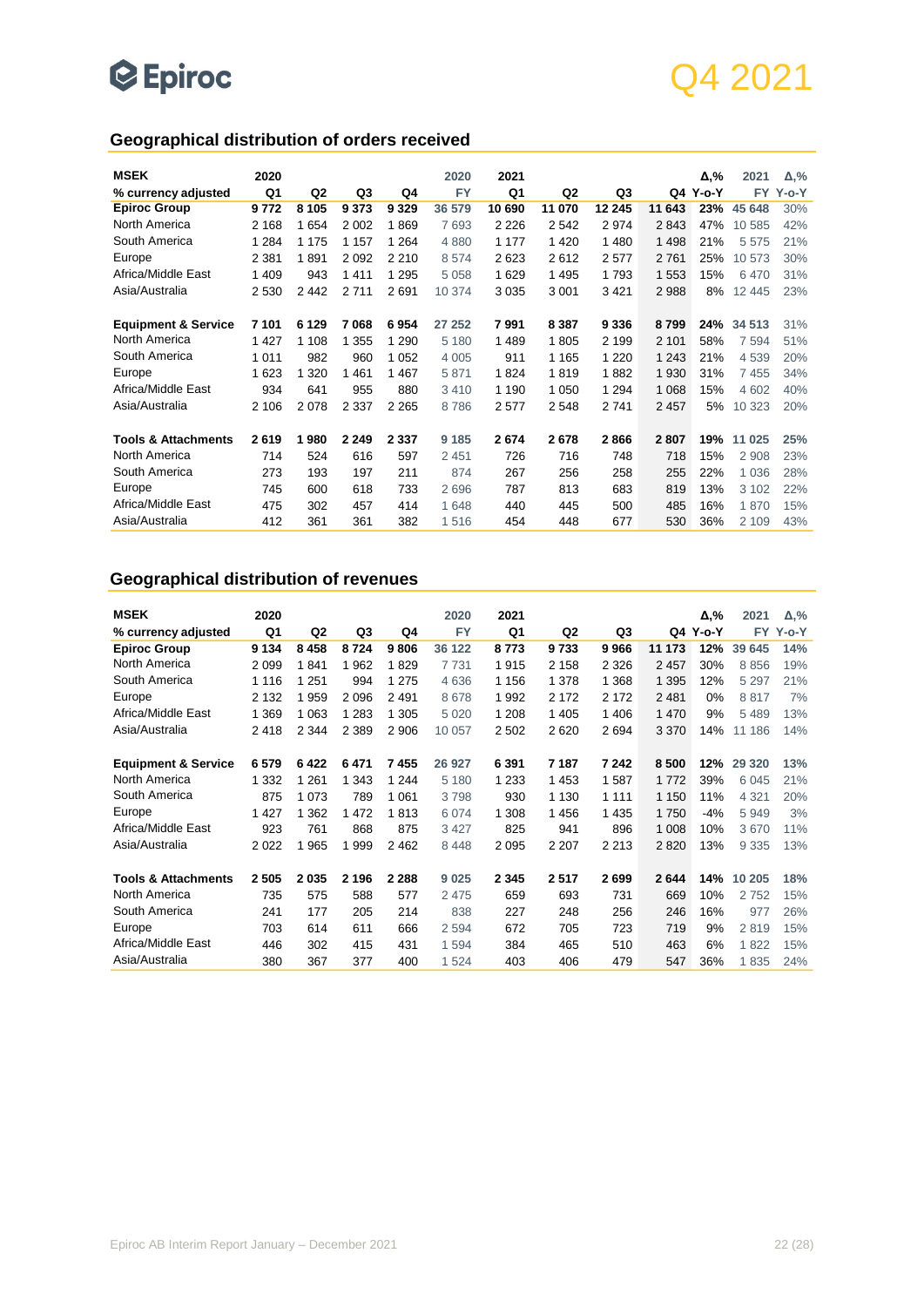

### <span id="page-22-0"></span>**Group notes**

### <span id="page-22-1"></span>**Note 1: Accounting principles**

The consolidated financial statements of the Epiroc Group are prepared in accordance with International Financial Reporting Standards (IFRS). The interim report is prepared in accordance with IAS 34 Interim financial reporting. The accounting principles applied in the preparation of this interim report apply to all periods and comply with the accounting principles presented in the Annual and Sustainability Report 2020, in note 1 Significant accounting principles. No new and revised standards and interpretations effective from January 1, 2021, are considered to have any material impact on the financial statements.

#### **Accounting principles of the Parent Company**

The interim financial statements of Epiroc AB have been prepared in accordance with the Swedish Annual Accounts Act and the recommendation RFR 2, Accounting for Legal Entities, issued by the Swedish Financial Reporting Board. The accounting principles applied in the preparation of this interim report apply to all periods and comply with the accounting principles presented in the Annual and Sustainability Report 2020, note A1 in the Parent Company accounts. No new and revised standards and interpretations effective from January 1, 2021, are considered to have any material impact on the Parent Company´s financial statements.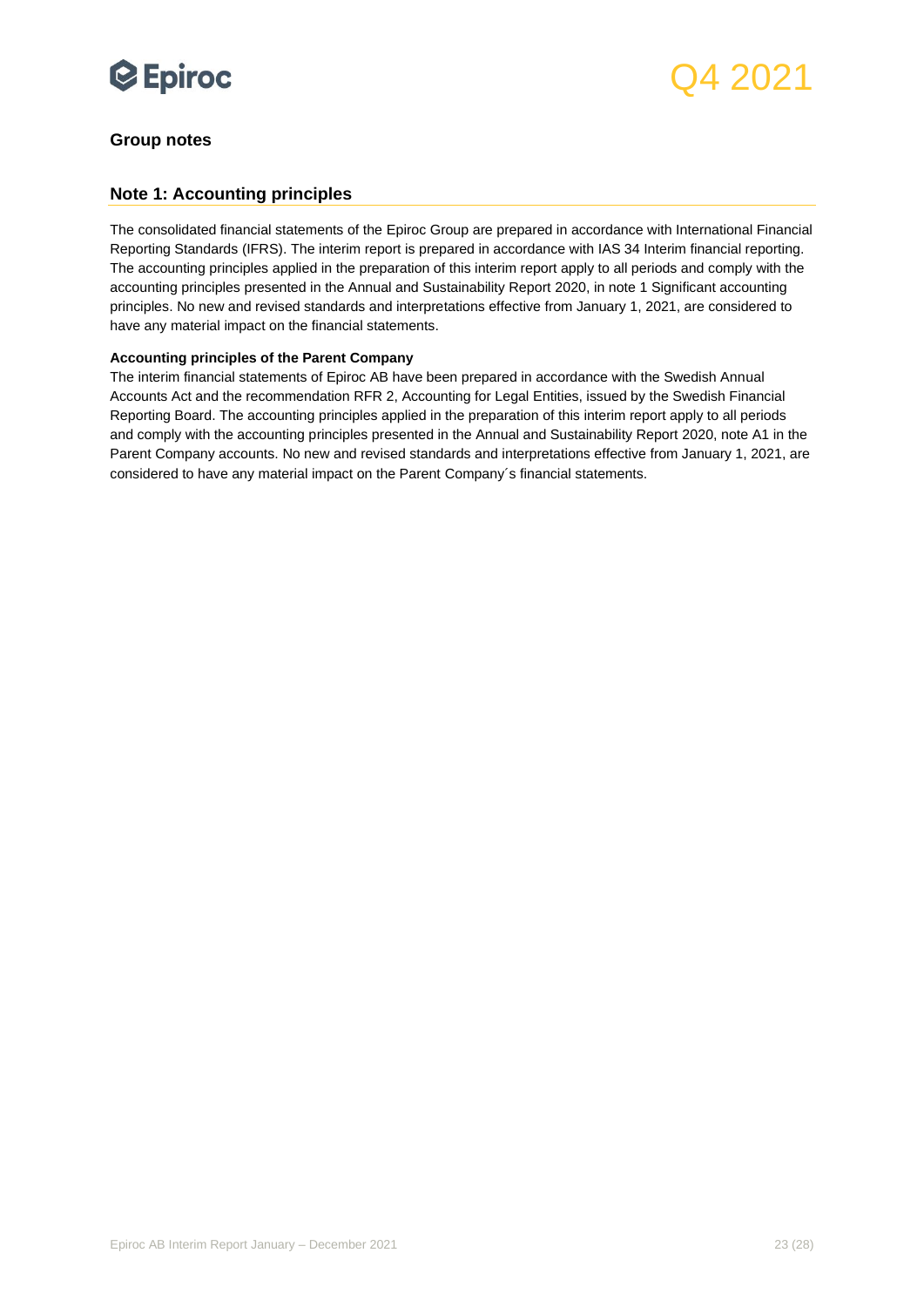

| Date        | <b>Completed acquisitions</b> | <b>Divestments</b> | <b>Segment</b> | Revenues* | <b>Employees</b> |
|-------------|-------------------------------|--------------------|----------------|-----------|------------------|
| 2021 Nov 3  | <b>FVT Research</b>           |                    | E&S            | 27        | 25               |
| 2021 Nov 2  | Mobilaris MCE AB              |                    | E&S            | 60        | 50               |
| 2021 Aug 10 | DandA Heavy Industries        |                    | T&A            | 210       | 60               |
| 2021 Jul 7  | Mining Tag S.A.               |                    | E&S            | 65        | 120              |
| 2021 Jul 2  | Meglab                        |                    | E&S            | 335       | 240              |
| 2021 Jun 7  | $3D - P$                      |                    | E&S            | 110       | 50               |
| 2021 Jun 1  | Kinetic Logging Services      |                    | E&S            | 195       | 180              |
| 2021 May 4  | MineRP                        |                    | E&S            | 135       | 200              |
| 2021 Apr 6  |                               | Epiroc Armenia LLC |                |           | $-20$            |
| 2020 Aug 26 | <b>ItalParts</b>              |                    | E&S            |           | 2                |

#### <span id="page-23-0"></span>**Note 2: Acquisitions and divestments**

*\* Annual revenues. For distributors, revenues are not disclosed.* 

#### **Acquisitions completed in 2021**

- **FVT Research** converts diesel-powered mining machines to battery-electric vehicles. The company has approximately MSEK 27 in revenues and 25 employees. The acquisition was announced on September 13 and completed November 3. The acquisition is reported in "Service".
- **Mobilaris MCE AB** provides advanced situational awareness solutions that increase safety and optimize operations in mining and civil engineering, particularly underground. The company has approximately MSEK 60 in revenues and 50 employees. The acquisition of the remaining shares (Epiroc previously held 34%) was completed on November 2. The acquisition is reported in "Equipment".
- **DandA Heavy Industries** manufactures and sells hydraulic breakers and extends Epiroc's offering. The company has approximately MSEK 210 in revenues and 60 employees. The acquisition was announced on April 27 and completed on August 10. The acquisition is reported in Tools & Attachments.
- **Mining Tag S.A.** provides sensor-based solutions that strengthen safety and productivity in mines. The company has approximately MSEK 65 in revenues and 120 employees. The acquisition was announced and completed on July 7. The acquisition is reported in "Service".
- **Meglab** offers cost-effective electrification and telecommunications infrastructure solutions required for mine electrification. The company has approximately MSEK 335 in revenues and 240 employees. The acquisition was announced on March 31 and completed on July 2. The acquisition is reported in "Service".
- **3D-P** provides wireless connectivity solutions for companies within surface mining for successful implementation of autonomous solutions. The company has approximately MSEK 110 in revenues and 50 employees. The acquisition was announced and completed on June 7. The acquisition is reported in "Equipment".
- **Kinetic Logging Services** provides mining-technology measurement services to build improved geological models, which increases the accuracy in surface production. The company has approximately MSEK 195 in revenues and 180 employees. The acquisition was announced on May 28 and completed on June 1. The acquisition is reported in "Equipment".
- **MineRP** optimizes large and medium-sized mines by providing a leading software platform solution that integrates all technical mining data. The company has approximately MSEK 135 in revenues and 200 employees. The acquisition was announced on December 22, 2020, and completed on May 4, 2021. The acquisition is reported in "Equipment".

#### **Financial effect of acquisitions as per December 31, 2021**

The acquisitions finalized in 2021 have had a total net cash outflow of MSEK 2 358. According to the preliminary purchase price allocation, intangible assets amount to MSEK 1 023 and goodwill amounts to MSEK 1 877. The completed acquisitions in 2021 have contributed to revenues with MSEK 641 and operating profit with MSEK -56 since their respective dates of acquisition. The acquisition of remaining shares of Mobilaris led to a positive revaluation effect of MSEK 167 in operating profit for Equipment & Service in the fourth quarter.

| Fair value (preliminary) of acquired assets and liabilities 2021, MSEK |  |
|------------------------------------------------------------------------|--|
|------------------------------------------------------------------------|--|

| Net assets identified | 82      |
|-----------------------|---------|
| Intangible assets     | 1 0 2 3 |
| Goodwill              | 1877    |
| Total consideration   | 2982    |
| Net cash outflow      | 2 3 5 8 |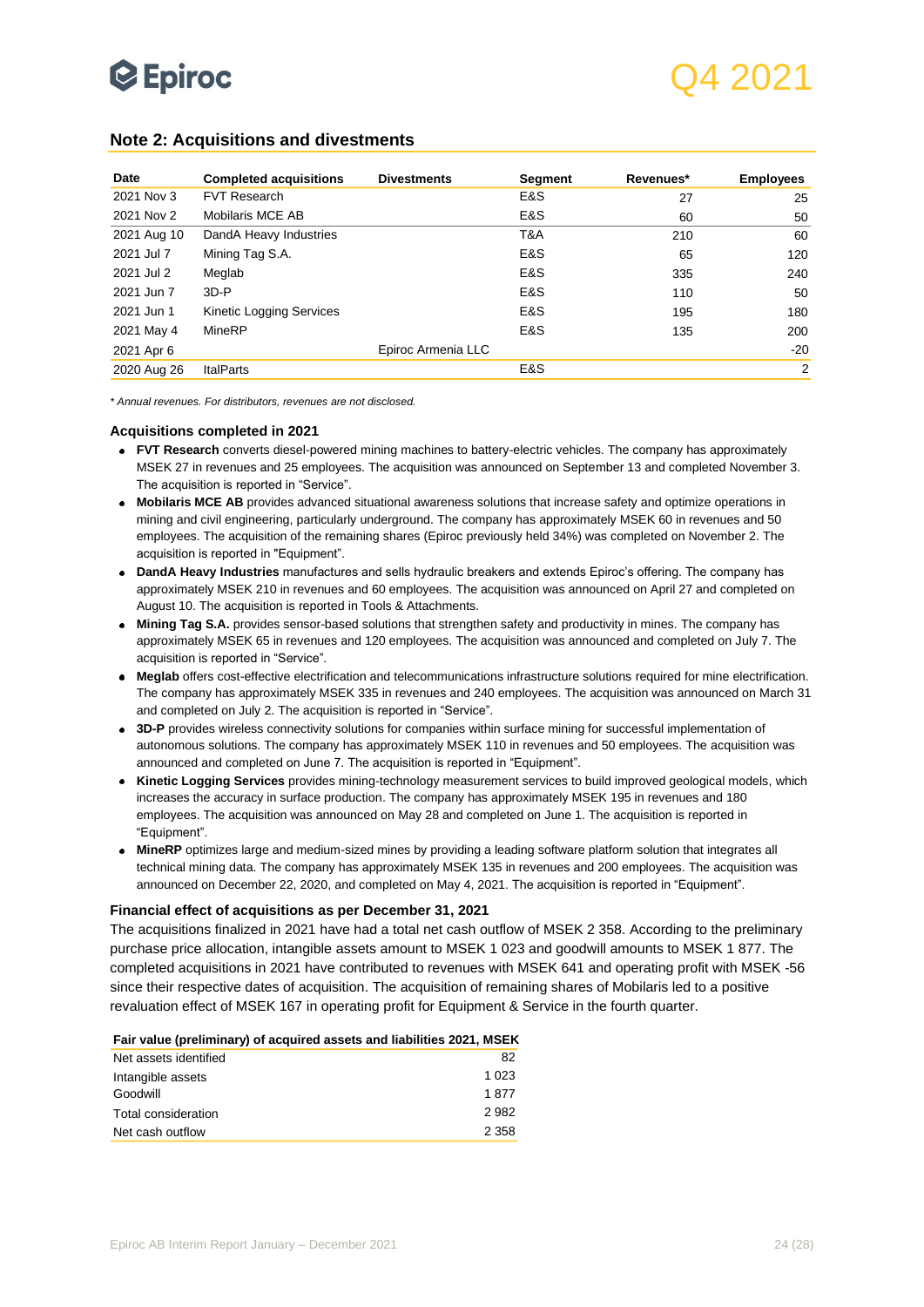

### <span id="page-24-0"></span>**Note 3: Fair value of derivatives and borrowings**

The carrying value and fair value of the Group's outstanding derivatives and borrowings are shown in the tables below. The fair values of bonds are based on level 1 and the fair values of derivatives and other loans are based on level 2 in the fair value hierarchy. Compared to 2020, no transfers have been made between different levels in the fair value hierarchy for derivatives and borrowings and no significant changes have been made to valuation techniques, inputs or assumptions.

| Outstanding derivatives recorded to fair value |                |               | 2021           | 2020          |
|------------------------------------------------|----------------|---------------|----------------|---------------|
| <b>MSEK</b>                                    |                |               | <b>Dec 31</b>  | <b>Dec 31</b> |
| Non-current assets and liabilities             |                |               |                |               |
| Assets                                         |                |               | ۰              |               |
| Liabilities                                    |                |               |                |               |
| <b>Current assets and liabilities</b>          |                |               |                |               |
| Assets                                         |                |               | 46             | 167           |
| Liabilities                                    |                |               | 94             | 56            |
|                                                |                |               |                |               |
| Carrying value and fair value                  | 2021           | 2021          | 2020           | 2020          |
| <b>MSEK</b>                                    | <b>Dec 31</b>  | <b>Dec 31</b> | <b>Dec 31</b>  | <b>Dec 31</b> |
|                                                | Carrying value | Fair value    | Carrying value | Fair value    |
| <b>Bonds</b>                                   | 3992           | 4 1 3 7       | 3989           | 4 1 6 3       |
| Other loans                                    | 5 1 9 8        | 5 2 2 2       | 6 1 6 6        | 6 2 6 9       |
| <b>Total interest-bearing loans</b>            | 9 1 9 0        | 9 3 5 9       | 10 155         | 10 432        |

### <span id="page-24-1"></span>**Note 4: Share buybacks and divestments**

The Board of Directors has been authorized to purchase, transfer and sell Epiroc shares in relation to Epiroc's share-based long-term incentive programs.

| <b>MSEK</b>                                           | A share      | <b>B</b> share | Total         |
|-------------------------------------------------------|--------------|----------------|---------------|
| Total number of shares                                | 823 765 854  | 389 972 849    | 1 213 738 703 |
| Whereof shares held by Epiroc                         | 7475933      |                |               |
| Change in the quarter                                 |              |                |               |
| Purchased (+) / divested (-) shares, number           | $-8107$      |                |               |
| Value of purchased $(+)$ / divested $(-)$ shares, SEK | $-2$ 168 092 |                |               |

#### <span id="page-24-2"></span>**Note 5: Transactions with related parties**

In the quarter, no material changes have taken place and no significant related-party transactions were made.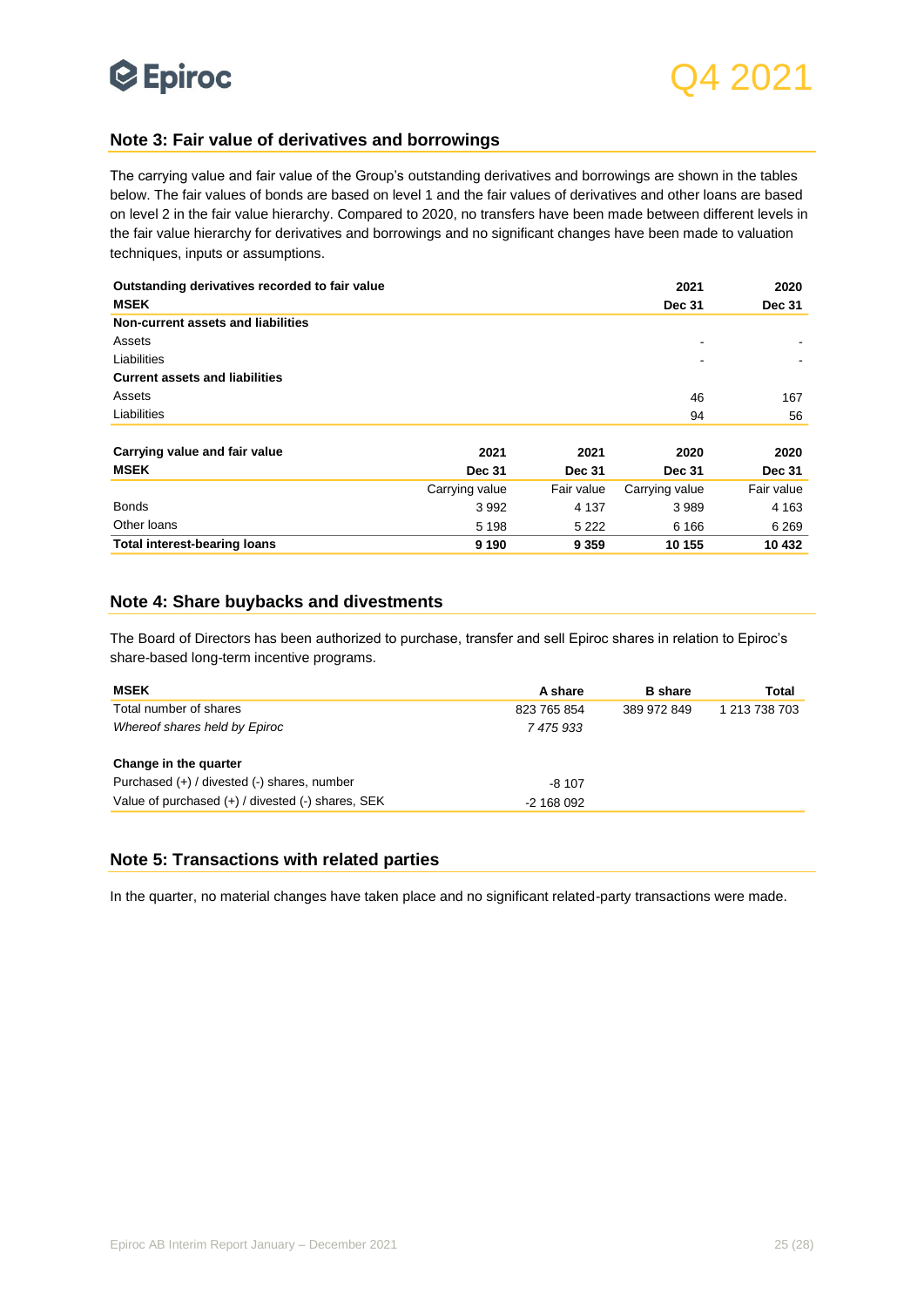

## <span id="page-25-0"></span>**Key figures**

|                                                   | 2021   | 2020    | 2021    | 2020    |
|---------------------------------------------------|--------|---------|---------|---------|
|                                                   | Q4     | Q4      | FY      | FY      |
| Growth                                            |        |         |         |         |
| *Orders received, MSEK                            | 11 643 | 9 3 2 9 | 45 648  | 36 579  |
| Revenues, MSEK                                    | 11 173 | 9806    | 39 645  | 36 122  |
| *Total revenue growth, %                          | 14     | -5      | 10      | $-12$   |
| *Organic revenue growth, %                        | 9      | 6       | 12      | -5      |
| Profitability                                     |        |         |         |         |
| *Gross margin, %                                  | 38.6   | 38.1    | 39.0    | 37.9    |
| *EBITDA margin, %                                 | 27.6   | 27.0    | 27.1    | 25.3    |
| *Adjusted operating margin, %                     | 22.9   | 23.2    | 22.9    | 21.2    |
| *Operating margin, %                              | 23.2   | 22.6    | 22.7    | 20.4    |
| *Profit margin, %                                 | 23.0   | 21.3    | 22.6    | 19.6    |
| <b>Capital efficiency</b>                         |        |         |         |         |
| *Return on capital employed, %                    |        |         | 26.1    | 21.7    |
| *Net debt / EBITDA, ratio                         |        |         | $-0.12$ | $-0.45$ |
| *Nebt debt / equity ratio, period end             |        |         | $-5.1$  | $-17.4$ |
| *Average net working capital / revenues, %        |        |         | 29.0    | 33.8    |
| <b>Cash generation</b>                            |        |         |         |         |
| *Operating cash flow, MSEK                        | 2415   | 2 1 5 6 | 6867    | 7 0 0 6 |
| *Cash conversion rate, %, 12 months               |        |         | 97      | 130     |
| <b>Equity information</b>                         |        |         |         |         |
| Basic number of shares outstanding, millions      |        |         | 1 206   | 1 204   |
| Diluted number of shares outstanding, millions    |        |         | 1 2 0 8 | 1 2 0 5 |
| *Equity per share, SEK, period end                |        |         | 21.4    | 19.7    |
| Basic earnings per share, SEK                     | 1.70   | 1.35    | 5.85    | 4.48    |
| *Return on equity, %                              |        |         | 29.5    | 22.7    |
| *Operating cash flow per share, SEK               | 2.00   | 1.79    | 5.69    | 5.82    |
| People & Planet                                   |        |         |         |         |
| Employees, period end                             |        |         | 15 5 29 | 13 840  |
| Lost-time injury frequency rate, LTIFR, 12 months |        |         | 2.1     | 2.0     |
| Women employees, %, period end                    |        |         | 17.1    | 15.7    |
| MWh energy from operations/COS, MSEK, 12 months   |        |         | 6.7     | 7.1     |
| Transport CO2, tonnes/COS, MSEK, 12 months        |        |         | 3.6     | 4.1     |

Several key figures in this report are not defined according to IFRS. The alternative performance measures are marked with a \*. They provide complementary information aiming to help readers to analyze the company's operations and facilitate an evaluation of the performance. Since not all companies calculate financial performance measures in the same manner, these are not always comparable with measures used by other companies. These financial performance measures should therefore not be regarded as a replacement for measures as defined according to IFRS. For a list of financial definitions, non-IFRS measures and calculations, visit the Epiroc Group website.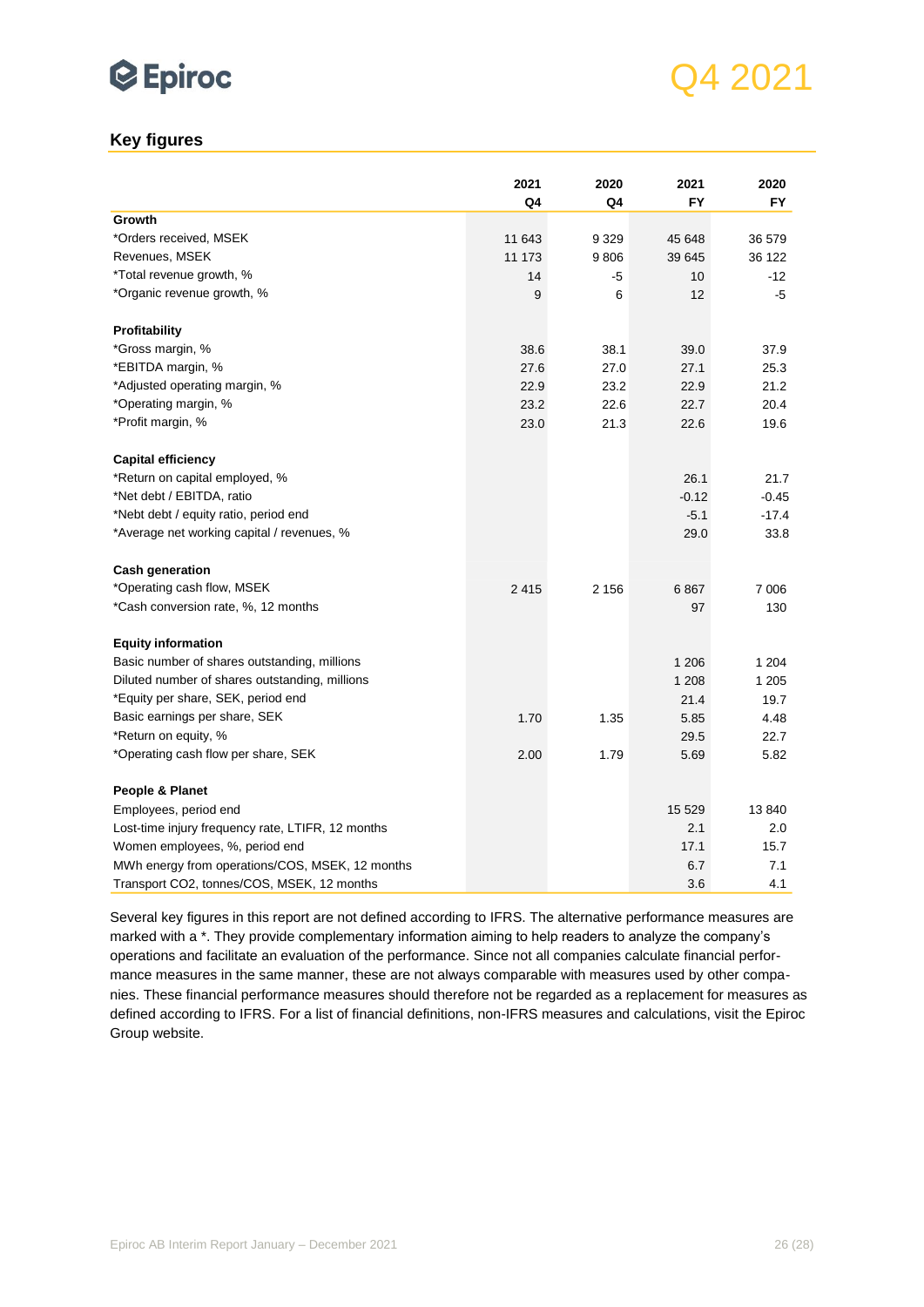## Q4 2021

## <span id="page-26-0"></span>**Epiroc in brief**

Epiroc is a vital part of a sustainable society and a global productivity partner for mining and infrastructure customers. With ground-breaking technology, Epiroc develops and provides innovative and safe equipment, such as drill rigs, rock excavation and construction equipment and tools for surface and underground applications. The company also offers world-class service and other aftermarket support as well as solutions for automation, digitalization and electrification. Epiroc is based in Stockholm, Sweden, had revenues of SEK 40 billion in 2021, and has more than 15 500 passionate employees supporting and collaborating with customers in about 150 countries.

#### **Financial goals**

- To achieve annual revenue growth of 8% over a business cycle and to grow faster than the market. Growth will be organic and supported by selective acquisitions.
- To have an industry-best operating margin, with strong resilience over the cycle.
- To improve capital efficiency and resilience. Investments and acquisitions shall create value.
- To have an efficient capital structure and the flexibility to make selective acquisitions. The goal is to maintain an investment grade rating.
- To provide long-term stable and rising dividends to its shareholders. The dividend should correspond to 50% of net profit over the cycle.

#### **Sustainability ambition and KPIs**

Epiroc has four prioritized areas within sustainability:

- We live by the highest ethical standards.
- We invest in safety and health.
- We grow together with passionate people and courageous leaders.
- We use resources responsibly and efficiently.

For each area there are several targets and key performance indicators, including the long-term goals for 2030 that further advance the Group's ambitions on e.g. climate change and diversity.

## **Our vision**

Dare to think new.

#### **Our mission**

Drive the productivity and sustainability transformation in our industry.

#### **Our core values**

Innovation, Commitment and Collaboration.

#### **Strategy**

By being in attractive niches and prioritizing innovation, aftermarket and operational excellence, we strive to achieve outperformance. Our success is reinforced by our strong company culture and our integrated approach to sustainability.

#### **Our strengths (Investment case)**

- We are a leading productivity and sustainability partner in attractive niches.
- We have a high proportion of recurring business.
- We drive the future in intelligent mining and infrastructure.
- We have a strong and proven operating model.
- We create value for our stakeholders.

See Epiroc's Annual and Sustainability report for more information.

### <span id="page-26-1"></span>**About this report**

#### **Forward-looking statements**

Some statements in this report are forward looking, and the actual outcomes could be materially different. In addition to the factors explicitly discussed, other factors could have a material effect on the actual outcomes.

#### **Language**

In the event of inconsistency or discrepancy between the English and the Swedish version of this publication, the Swedish version shall prevail.

### **Totals and roundings**

Totals quoted in tables and statements may not always be the exact sum of the individual items because of rounding differences. The aim is that each line item should correspond to its source, and rounding differences may therefore arise.

*This information is information that Epiroc AB is obliged to make public pursuant to the EU Market Abuse Regulation and the Securities Markets Act. The information was submitted for publication, through the agency of the contact persons on page 28, at 11:30 CET on January 26, 2022.*